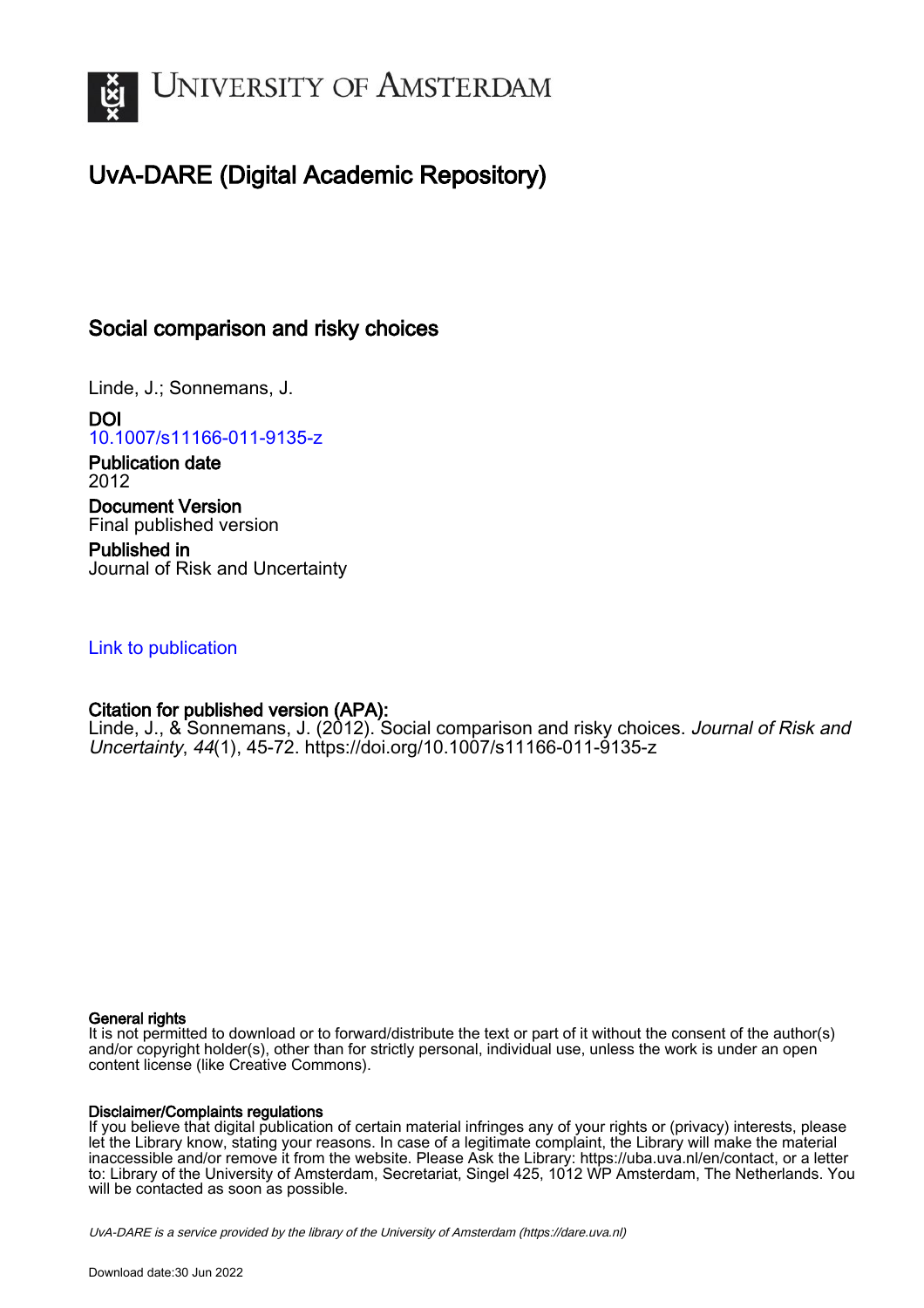# Social comparison and risky choices

Jona Linde · Joep Sonnemans

Published online: 30 November 2011  $\circ$  The Author(s) 2011. This article is published with open access at Springerlink.com

Abstract Theories (and experiments) on decision making under risk typically ignore (and exclude) a social context. We explore whether this omission is detrimental. To do so we experimentally investigate the simplest possible situation with both social comparison and risk: participants choose between two lotteries while a referent faces a fixed payoff. Participants are more risk averse when they can earn at most as much as their referent (loss situation) than when they are ensured they will earn at least as much as their referent (gain situation). Prospect theory with a social reference point would predict the exact opposite behavior. These results show that straightforward extensions of existing theories to allow for social comparison do not provide accurate predictions.

Keywords Decision making under risk . Reflection effect . Social comparison . Social preferences . Experiment

## JEL Classification C91 . D81 . D03

Using comparison to evaluate outcomes or possibilities is a regular feature of human decision making. We compare our own situation to those of others (e.g. Clark et al.

CREED, Amsterdam School of Economics, University of Amsterdam, Roetersstraat 11, 1018 WB Amsterdam, The Netherlands e-mail: j.linde@uva.nl

We would like to thank Thomas de Haan, Roel van Veldhuizen, Ingrid Rohde, Kirsten Rohde, an anonymous referee and participants of the NYU-CREED meeting, January 2009 in New York, the BaER-Lab Inaugural Workshop, April 2009 in Paderborn, the workshop Rationality in Economics and Psychology, May 2009 in Amsterdam, the 2nd Maastricht Behavioral and Experimental Economics Symposium, June 2009 in Maastricht, the IAREP Summer School in Psychological Economics and Economic Psychology, June 2009 in Trento, the Europe ESA conference, September 2009 in Innsbruck and the EER Talented Economists Clinic, May 2010 in Florence for their helpful comments. Financial support from the University of Amsterdam Research Priority Area in Behavioral Economics is gratefully acknowledged.

J. Linde ( $\boxtimes$ ) · J. Sonnemans

 $\textcircled{2}$  Springer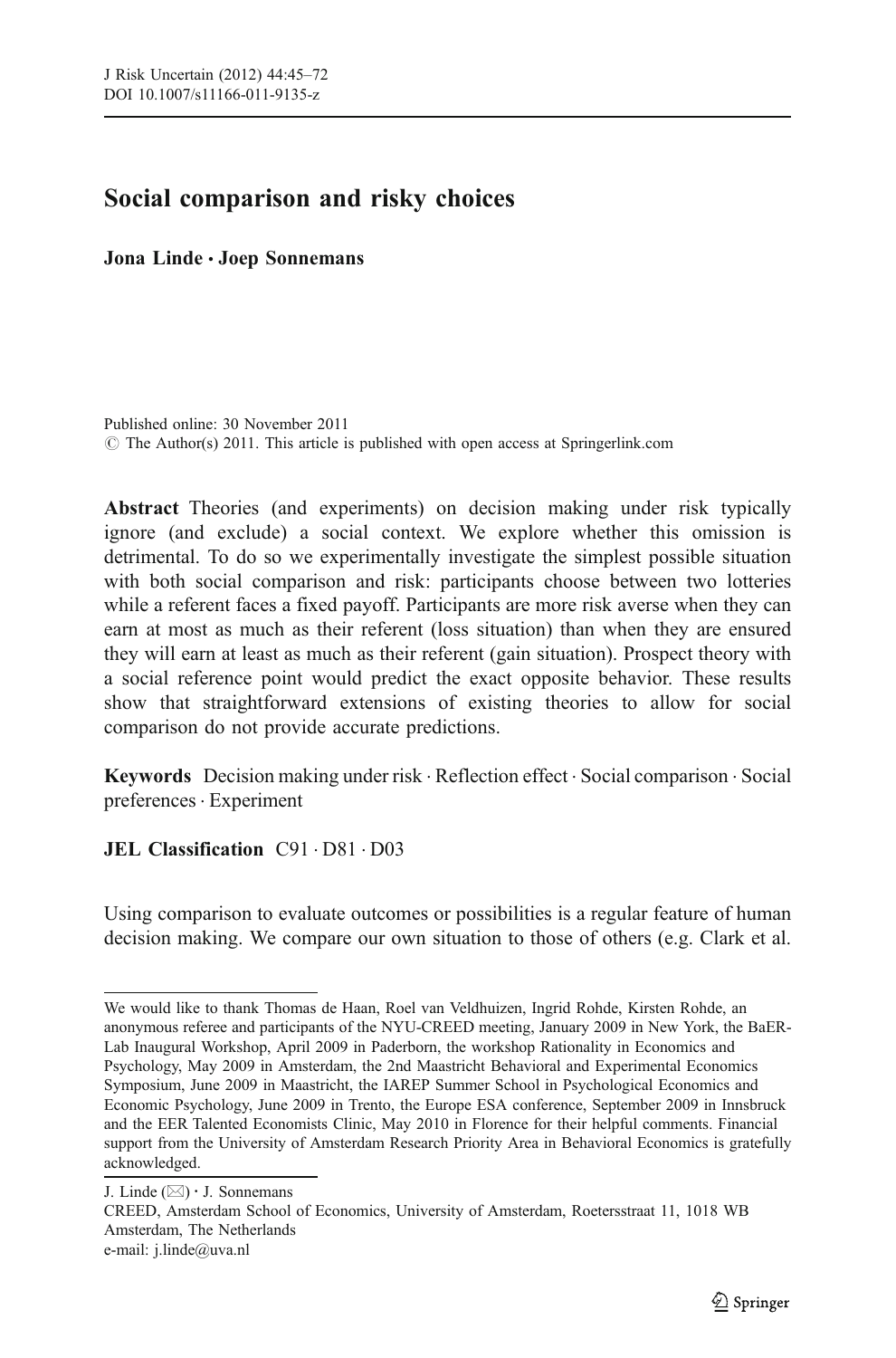[2008\)](#page-27-0) and what is to what could have been (Loomes and Sugden [1982\)](#page-28-0) or to what was (Kahneman and Tversky [1979](#page-27-0)) and these comparisons often affect our choices. The universal nature of comparison is emphasized by the importance of a reference point in two separate streams of research in behavioral economics: decision making under risk and social preferences. Reference points affect risk attitudes through loss aversion and probability weighting (Kahneman and Tversky [1979](#page-27-0); Tversky and Kahneman [1992](#page-28-0)). People's social preferences, their willingness to pay to raise or lower the payoff of others, are likewise reference dependent as they are influenced by the decision maker's earnings relative to her social reference point, the earnings of a peer (Fehr and Schmidt [1999;](#page-27-0) Bolton and Ockenfels [2000](#page-27-0)).

Loss aversion features prominently both in the literature on decision making under risk and in social preference theories. In individual decision making "losses loom larger than gains" (Kahneman and Tversky [1979](#page-27-0), p. 279) and, similarly, people care much more about being worse off than others than about being better off (e.g. Fehr and Schmidt [1999\)](#page-27-0). This raises the question of whether a social reference point can also cause well-established behavioral effects of individual reference points, such as the reflection effect. This is not self evident; some studies have found that individual and social reference points have contrary effects. According to Bault et al. [\(2008](#page-27-0)), people may actually be gain seeking relative to a social reference point in some situations. Also, what little information there is about the effect of a social reference point on the shape of the utility function suggests that it is concave in both the gain and loss domain (Vendrik and Woltjer [2007\)](#page-28-0) while for individual reference points utility is convex in the loss domain (Kahneman and Tversky [1979\)](#page-27-0).

Although the previous paragraph refers to existing research that allows for some comparison between the effects of individual and social reference points, the extent of their similarity remains largely unexplored. A reason for this gap in understanding is the very different focus of the decision making under risk and social preference literatures. The focus of the first line of research on risk has led to theories that are concerned with the shape of the utility function and the effect of probabilities. Social preference researchers on the other hand are mainly concerned with factors that strengthen or weaken social preferences. Because of the different research agendas, there is not nearly enough empirical information to compare the behavioral effects of social and individual reference points.

In this paper we aim to fill some of this gap in empirical information. We explore whether a well known effect of a reference point, the reflection effect, is exhibited relative to a social reference point. The reflection effect is the behavioral regularity that when all outcomes are losses risk seeking is generally observed, while risk aversion is the norm when all outcomes are gains<sup>1</sup> (Kahneman and Tversky [1979\)](#page-27-0). If a social reference point has this effect, participants will make risk seeking choices when they know they will earn at most as much as a peer and risk averse choices when they know they will earn at least as much as a peer.

In our experiment participants are presented with such situations. Participants choose between lotteries which always yield positive earnings for the decision maker, but we manipulate the earnings of a matched participant, the referent. Particularly, we compare choices between lotteries in a loss setting (the referent earns more), a gain setting (the

<sup>&</sup>lt;sup>1</sup> For small probabilities the opposite risk preferences are observed.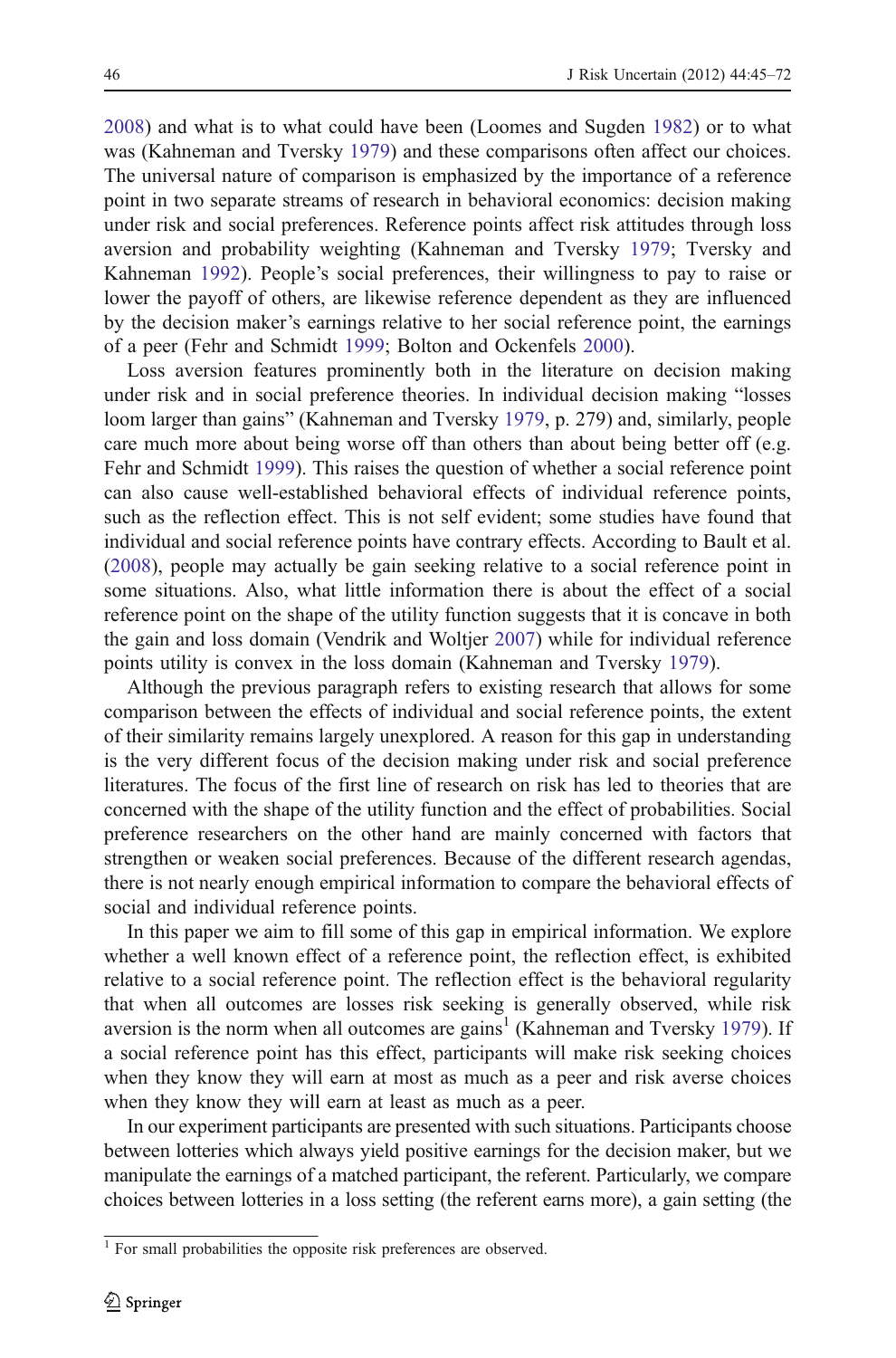referent earns less) and a neutral setting (the referent earns the same). Figure [1](#page-4-0) gives an example of the three kinds of choice situations presented to participants. The decision maker can compare her own earnings to those of the referent but cannot affect her referent's earnings, nor does she receive any information about the decisions of others.2 However, the decision maker's choice can be influenced by observing the earnings of another participant, her social reference point.

In order to make the referent more relevant, matched participants first play a Bertrand game and are shown each other's picture. The nature of the interaction between participants in the Bertrand game may affect the way they perceive the other. Participants who cooperated are likely to have a different relationship than participants who competed. Different relationships may in turn lead to a different effect of social comparison. We therefore measure the social tie between a participant and her referent.

We find that participants chose the safe lottery more often in the loss situation than in the gain situation. This result provides a clear rejection of the hypothesized reflection effect with respect to a social reference point. In fact participants were on average risk averse in all (loss, neutral and gain) situations, but more so in the loss situation. Behavior in the neutral situation is in between that in the loss and gain situations. Neither social ties nor the type of interaction in the Bertrand game mediate the social comparison effect.

The rest of this paper is structured as follows. Section 1 discusses relevant empirical and theoretical literature on both individual and social decision making and related research where both social influences and risk play a role. Section [2](#page-8-0) explains the design of our experiment, Section [3](#page-12-0) introduces our research questions and Section [4](#page-15-0) provides the results. Section [5](#page-20-0) concludes.

### 1 Theoretical background and related empirical findings

#### 1.1 Reference dependence

Although normatively appealing, the descriptive power of expected utility theory is challenged by a great host of observed deviations. Reference dependence is an important characteristic of many theories that try to explain these deviations. Although expected utility theory holds that only final wealth states matter, experiments show that it is important whether an outcome is coded as a gain or a loss.

Loss aversion is probably the most well known effect of reference dependence. It explains extreme risk aversion for gambles involving small losses and gains (Rabin [2000\)](#page-28-0). Fishburn and Kochenberger ([1979\)](#page-27-0) were first to show that utility functions in terms of changes in wealth are steeper for losses than for gains. Numerous other

 $2 \text{ In the neutral situations the lottery faced by the referent does depend on the choice of the decision maker.}$ Altruism could therefore in principle influence decisions in those situations. Participants could chose a lottery not because she prefers it, but because she thinks the referent would prefer it. For that reason our main comparison will be between choices in the loss and the gain setting. However, we believe that the neutral setting minimizes the effect of social comparison while remaining as close as possible to the gain and loss settings.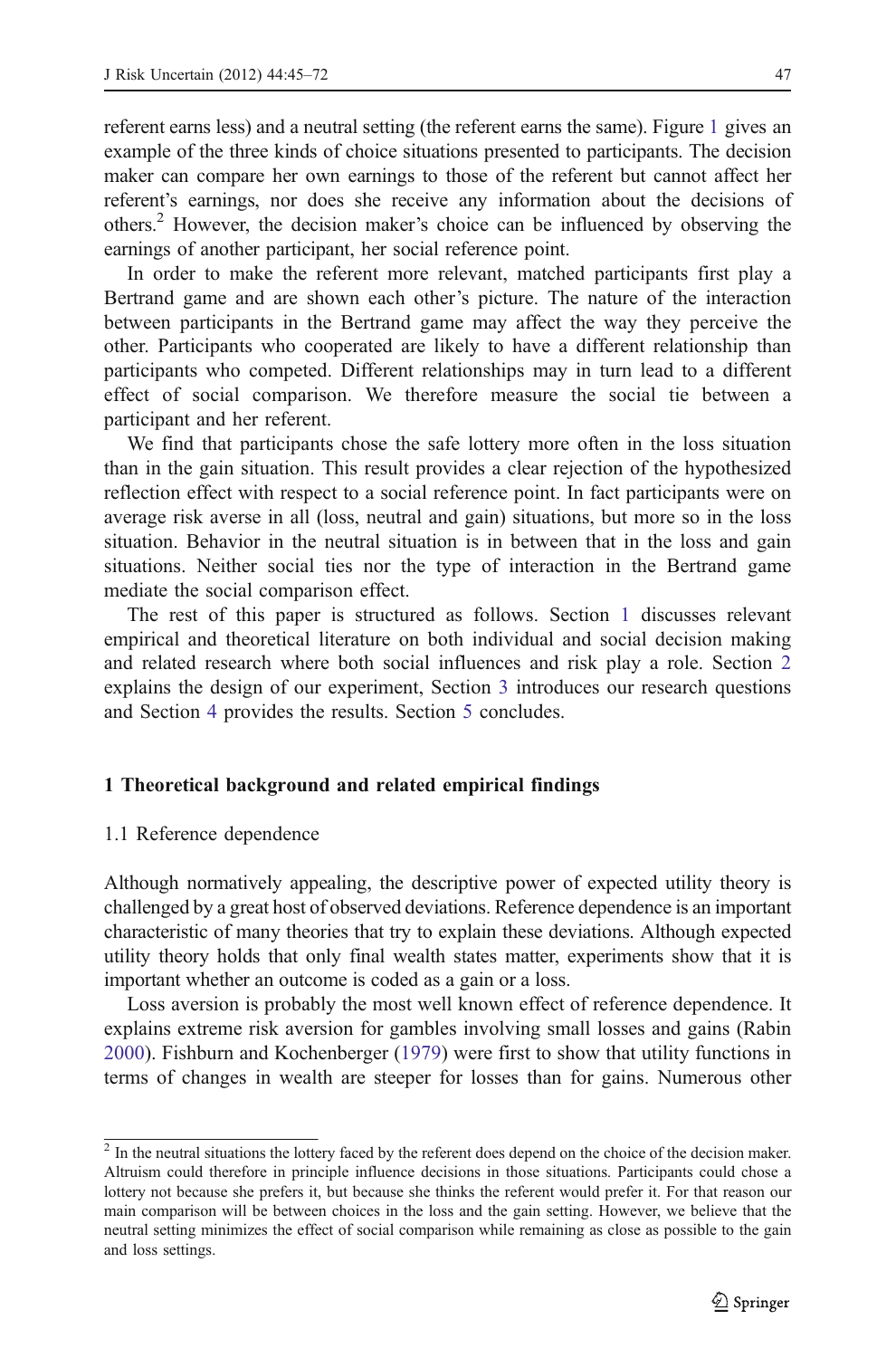<span id="page-4-0"></span>

Fig. 1 Lottery screens. Each panel shows a decision situation. The blue bar represents the decision maker's earnings, the red bar her referent's earnings. Participants choose between option 1 displayed on the left and option 2 displayed on the right. Top panel: loss situation, the decision maker earns at most as much as her referent. Middle panel: gain situation, the decision maker earns at least as much as her referent. Bottom panel: neutral situation, the decision maker and her referent earn equal amounts

studies have since confirmed loss aversion (e.g. Tversky and Kahneman [\(1992](#page-28-0)); Gneezy and Potters [\(1997](#page-27-0)); Abdellaoui et al. ([2007\)](#page-27-0)).

A second behavioral regularity that shows the importance of reference dependence is the reflection effect. Kahneman and Tversky ([1979\)](#page-27-0) found that a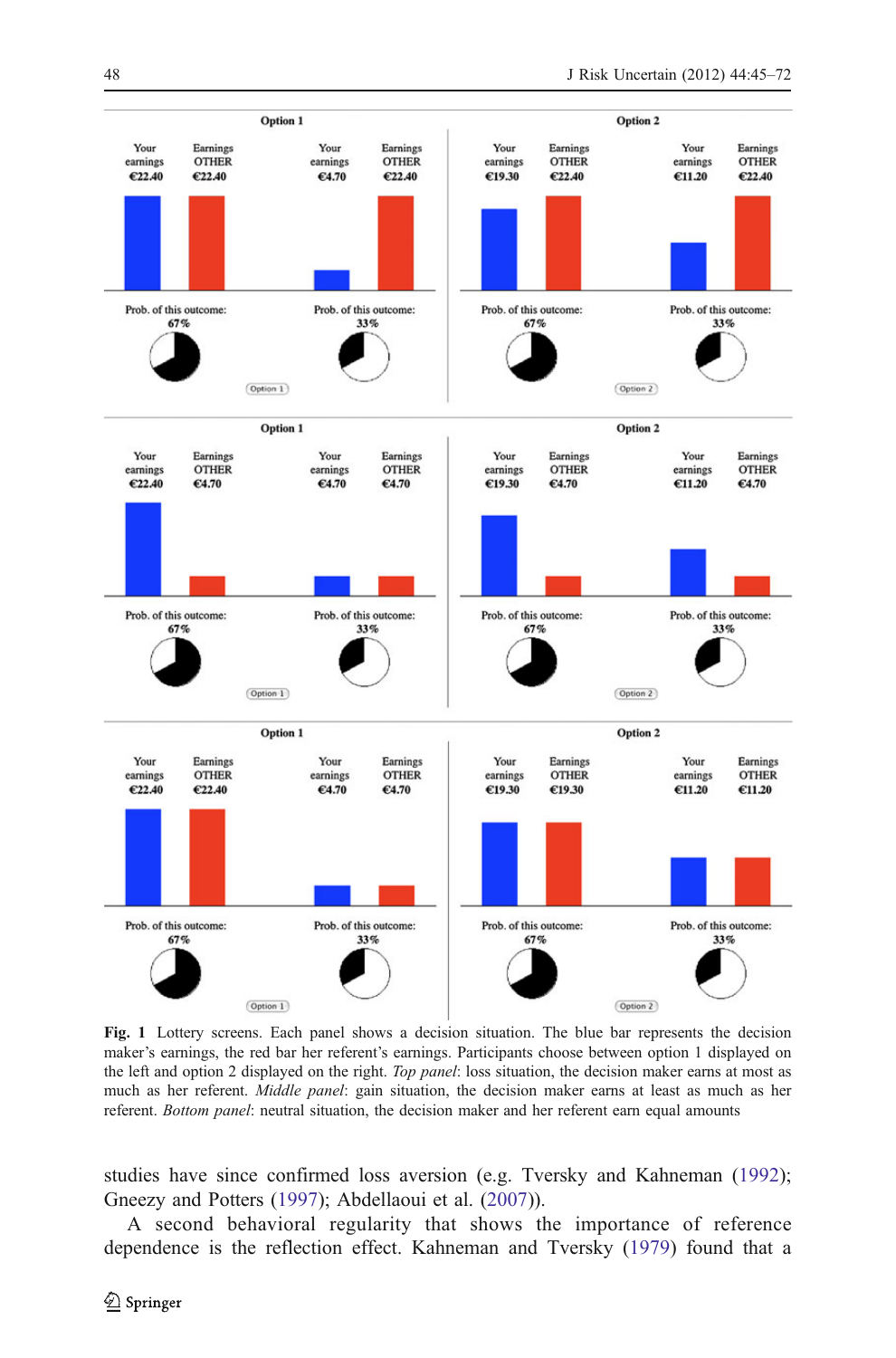gamble framed in terms of either gains or losses by changing the initial endowment has a profound effect on risk preferences. For gains they observe risk aversion, but for losses risk seeking is the predominant choice. The most famous illustration of this effect is the "Asian disease" study (Tversky and Kahneman [1981\)](#page-28-0). In this study participants exhibited a preference for relatively safe policies when outcomes were framed as saving lives (gains) and for relatively risky policies when outcomes were framed as prevented deaths (losses). A meta-analysis (Kühberger et al. [1999](#page-28-0)) corroborates the existence of the reflection effect.

Not surprisingly, reference dependence plays a vital role in the most successful theory on decision making under risk: cumulative prospect theory (CPT) (Tversky and Kahneman  $1992$ ).<sup>3</sup> Loss aversion is directly incorporated in CPT's utility function by a kink around the reference point.<sup>4</sup> The reflection effect is explained mainly by (cumulative) probability weighting. Probabilities for outcomes far from the reference point are underweighted, if the probability is not too small  $(>1/3)$  (Prelec [1998;](#page-28-0) Wakker  $2010$ .<sup>5</sup> As a consequence the decision weight of the best gains and the worst losses is often smaller than their probability. These low decision weights in turn lead to risk aversion for gains and risk seeking for losses. The shape of the CPT utility function, concave for gains and convex for losses, strengthens this tendency.

As this discussion makes clear the reference point is a driving force for risk preferences. That makes the determination of the reference point very important. According to Kahneman and Tversky: "the reference state usually corresponds to the decision maker's current position, [but] it can also be influenced by aspirations, expectations, norms and social comparisons" (Tversky and Kahneman [1991,](#page-28-0) pp. 1046, 1047). Most studies assume that the status quo (e.g. Rabin [2000;](#page-28-0) Samuelson and Zeckhauser [1988](#page-28-0)) or the lagged status quo (e.g. Thaler and Johnson [1990](#page-28-0)) is the relevant reference point. Expectations have, however, also received attention as a possible reference point (Köszegi and Rabin [2006\)](#page-27-0). The reference point can also be another variable than wealth such as the purchasing price of an asset (Odean [1998\)](#page-28-0). The use of many different reference points and the suggestion of Kahneman and Tversky raise the question whether the income of a peer may also play this role.

#### 1.2 A social reference point

Although social comparison has received little attention as a driver of risk preferences, its effect on other types of decisions has received ample attention from economists.<sup>6</sup> People

<sup>&</sup>lt;sup>3</sup> See Wakker and Tversky [\(1993\)](#page-28-0) for an axiomatization of this theory and Chateauneuf and Wakker ([1999\)](#page-27-0) for a specific axiomatization under risk. Wakker [\(2010](#page-28-0)) provides a great and extensive exposition of CPT.

<sup>4</sup> Kahneman and Tversky speak of a value function instead of a utility function. We follow Wakker ([2010\)](#page-28-0) in using the label utility function.

<sup>&</sup>lt;sup>5</sup> Small probabilities are overweighted on the other hand, accounting for playing lotteries and insuring against unlikely losses (Kahneman and Tversky [1979](#page-27-0)). Diecidue and Wakker ([2001](#page-27-0)) provide an intuitive explanation for the CPT probability weighting scheme. Wakker ([2010\)](#page-28-0) provides references to further empirical evidence on the shape of the probability function in footnote 2 on page 204.

<sup>6</sup> In psychology, social comparison effects are also widely studied starting with Festinger [\(1954](#page-27-0)). Most of this research is concerned with evaluating own opinions and abilities. See Buunk and Mussweiler ([2001\)](#page-27-0) for a survey. As we are concerned with comparison of income or wealth and not opinions or abilities we will not discuss this research.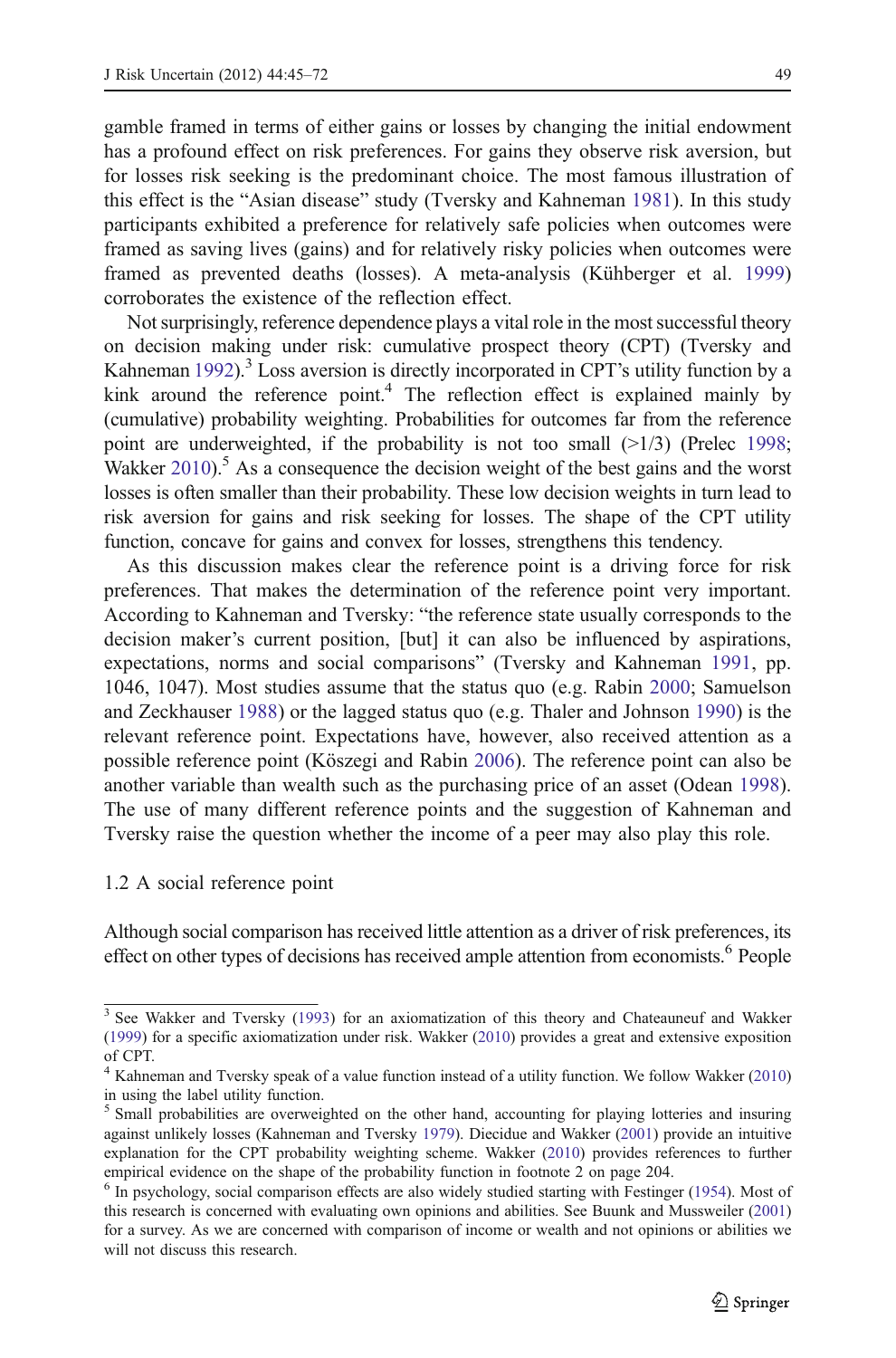are willing to raise the earnings of others in a disadvantageous position but lower that of others in an advantageous position (e.g. Fehr and Schmidt [1999](#page-27-0)). Kindness or unkindness of the other (e.g. Fehr and Gächter [2000\)](#page-27-0) and social ties (Sonnemans et al. [2006](#page-28-0)), mediate social preferences. Fehr and Schmidt ([2006\)](#page-27-0) review much of the evidence in this field as well as models that incorporate the observed behavior.<sup>7</sup>

One important characteristic of a reference point, loss aversion, is also present with respect to the earnings of a peer and forms an important part of many influential theories. In the inequity aversion models of Fehr and Schmidt ([1999\)](#page-27-0) and Bolton and Ockenfels [\(2000](#page-27-0)) the influence of relative earnings on utility is stronger when others earn more than you than when others earn less. Fehr and Schmidt note that their model "essentially means that a subject is loss averse in social comparisons: negative deviations from the reference outcome count more than positive deviations" (Fehr and Schmidt [1999,](#page-27-0) p. 824).<sup>8</sup>

Loss aversion observed around the referent's earnings suggests that the role of the social reference point is similar to that played by other reference points. This raises the question of whether we can also observe the reflection effect around a social reference point. As discussed above the prevailing explanation for the reflection effect depends on both the shape of the utility function and probability weighting. To date no research examines the effects of a social reference point on probability weighting. There is, however, some research that attempts to ascertain the shape of the social utility function.

Vendrik and Woltjer ([2007](#page-28-0)) examined the effect of the difference between a household's income and the average income of a likely reference group on reported satisfaction. Their finding is that utility is concave in income, independent of whether the difference between own and reference income is negative or positive. The level of concavity is not significantly different for negative or positive deviations between own and reference income. As these authors observe, this is not in accordance with prospect theory where convexity is expected in the loss domain.<sup>9</sup> Because convexity in the loss domain is part of the explanation of the reflection effect, the finding that utility is concave in social losses makes a social reflection effect less likely. A utility function that is concave on both domains predicts risk aversion in both the loss and the gain domain, if we abstract from the possible effect of probability weighting.

<sup>7</sup> Besides concerns about relative payoffs, concerns for status or rankings can also affect decisions. Although the mechanism is different from that posited by theories like prospect theory, concerns for status can lead to behavior that is similar to the reflection effect. Harbaugh and Kornienko [\(2000](#page-27-0)) show that concern for local status can lead to risk aversion for gains and risk seeking for losses.

<sup>&</sup>lt;sup>8</sup> For the Fehr and Schmidt model the marginal utility of own earnings is  $(1 + \alpha_i)/(1 - \beta_i)$  times as large when the decision maker earns less than her peer than when she earns more.  $\alpha_i$  measures the disutility from disadvantageous inequality and  $\beta_i$  the disutility from advantageous inequality. Fehr and Schmidt's assumptions that  $\beta_i \leq \alpha_i$  and  $0 \leq \beta_i \leq 1$  ensure that an individual is loss averse unless she does not care about inequality.

Fehr and Schmidt assume  $\beta_i \geq 0$ , which implies people dislike advantageous inequality. There may however be (gloating) individuals who rejoice in being better off than others. Even these individuals will be loss averse relative to the referent's payoff as long as not being behind is more important to them than being ahead, i.e. if  $\alpha_i > -\beta_i$ .<br><sup>9</sup> These results are based on reported happiness, not choices. That raises the question of whether they have

anything to say about decision utility. Abdellaoui et al. ([2007\)](#page-27-0) suggests that it does. They find that when the effect of probability weighting is taken into account, utility functions based on choices and introspection agree to a remarkable degree.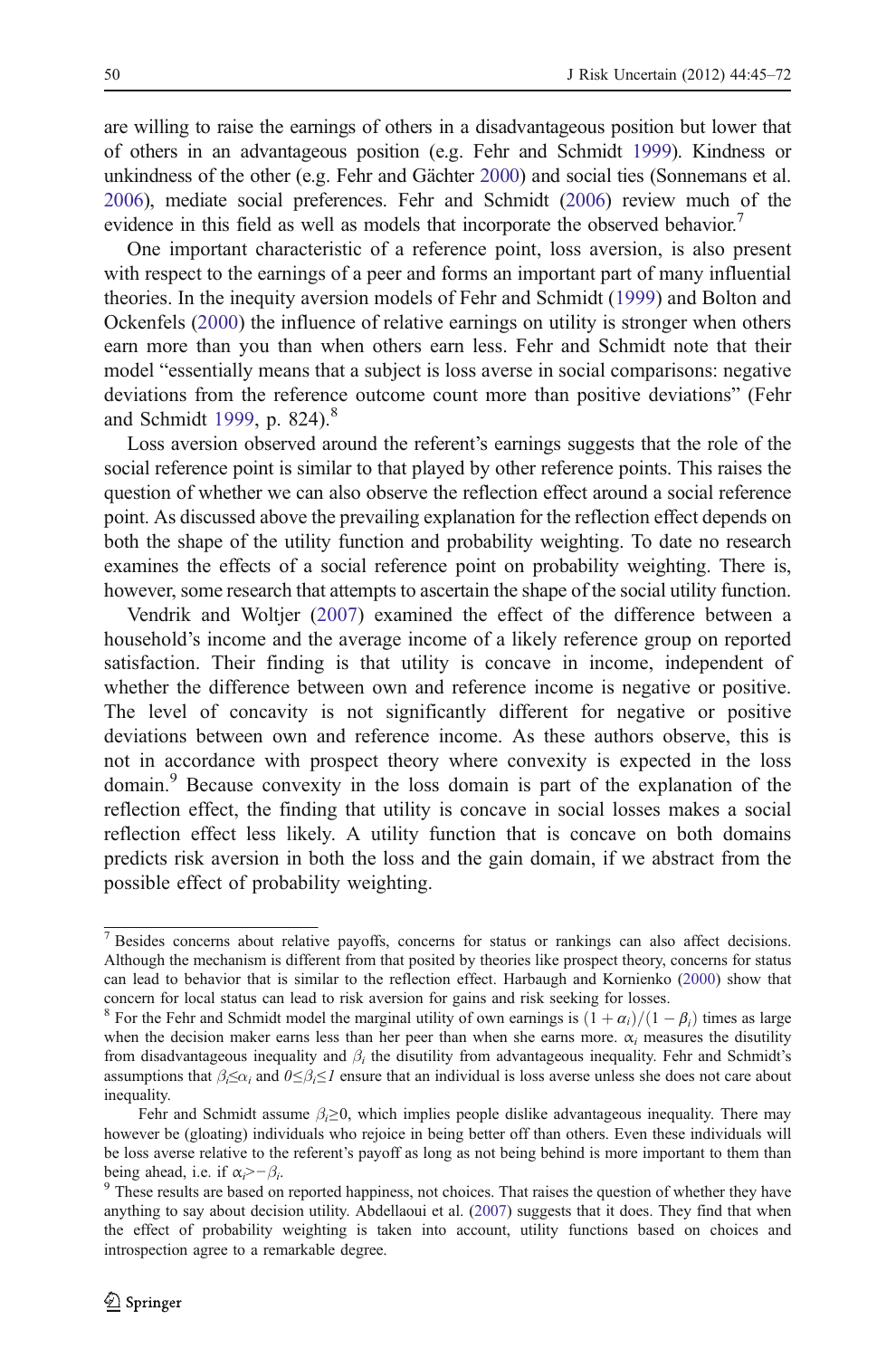The utility function found by Vendrik and Woltjer is steeper for negative deviations than for positive ones, confirming (social) loss aversion. As a result risk seeking choices would actually be less likely in the loss domain than in the gain domain. If an agent chooses between two lotteries (A and B) by comparing the expected utility (EU) of these lotteries but perceives the expected utility with error, she will choose lottery A if:  $EU(A) - EU(B) + \varepsilon > 0$  where  $\varepsilon$  is an error with mean zero. If U is a concave function and  $EU(A) > EU(B)$  then  $EU(A)$ -EU(B) is bigger if the utility function is steeper. Therefore it is more likely that  $EU(A) - EU(B) + \varepsilon > 0$ . In general a steeper utility function with the same error makes mistakes less likely. Given that with a concave function risk seeking choices are always mistakes, such choices also become less likely.

#### 1.3 Related research

Although most theories and empirical investigations concern either social comparison or decision making under risk, some recent studies have explored situations where both social concerns and risk are present. Such studies have, among other things, found that uncertainty caused by others—strategic uncertainty—leads to more risk averse behavior than other types of uncertainty (Bohnet and Zeckhauser [2004\)](#page-27-0). Other studies show that combining ideas developed specifically for either social decisions or decisions under risk do not always predict decisions in situations where both are present. For example, although people are willing to pay to raise the (expected) earnings of others they will not pay to reduce others' risk (Brennan et al. [2008](#page-27-0)).

Bault et al. [\(2008](#page-27-0)) cast doubt on the presence of loss aversion around a social reference point when people make decisions that affect only their own earnings. In their experiment people make choices over lotteries while observing the choices of another participant who faces the same choice situations.<sup>10</sup> Inequity aversion models, which assume loss aversion around a social reference point, predict that participants try to match the other's choices. Surprisingly, Bault et al. observe the opposite behavior: if participants face an opponent more likely to select the risky (safe) lottery, they are found to be more likely to select the safe (risky) lottery. These findings can only be rationalized by a model where (at least) advantageous inequality is valued positively. Furthermore the positive effect of advantageous inequality has to dominate the negative effect of disadvantageous inequality.

Most closely related to our experiment is an experiment preformed by Rohde and Rohde [\(2011\)](#page-28-0). These authors also study risk taking in a social context where the decision maker has no influence on the payoff of the participants she is coupled with. Three aspects of this study make it difficult to link the observed decisions to a social reference point however. Firstly participants faced not one but ten referents, who may receive different amounts. Therefore it is hard to establish the outcome against which a decision maker could compare her own payoff. Secondly if the referents do get a single fixed amount, that amount is, in most periods, somewhere in between the possible lottery payoffs for the decision maker, making it impossible to

<sup>&</sup>lt;sup>10</sup> This other was, unbeknownst to the participants, a computer program that is either a value maximizer or extremely risk-averse.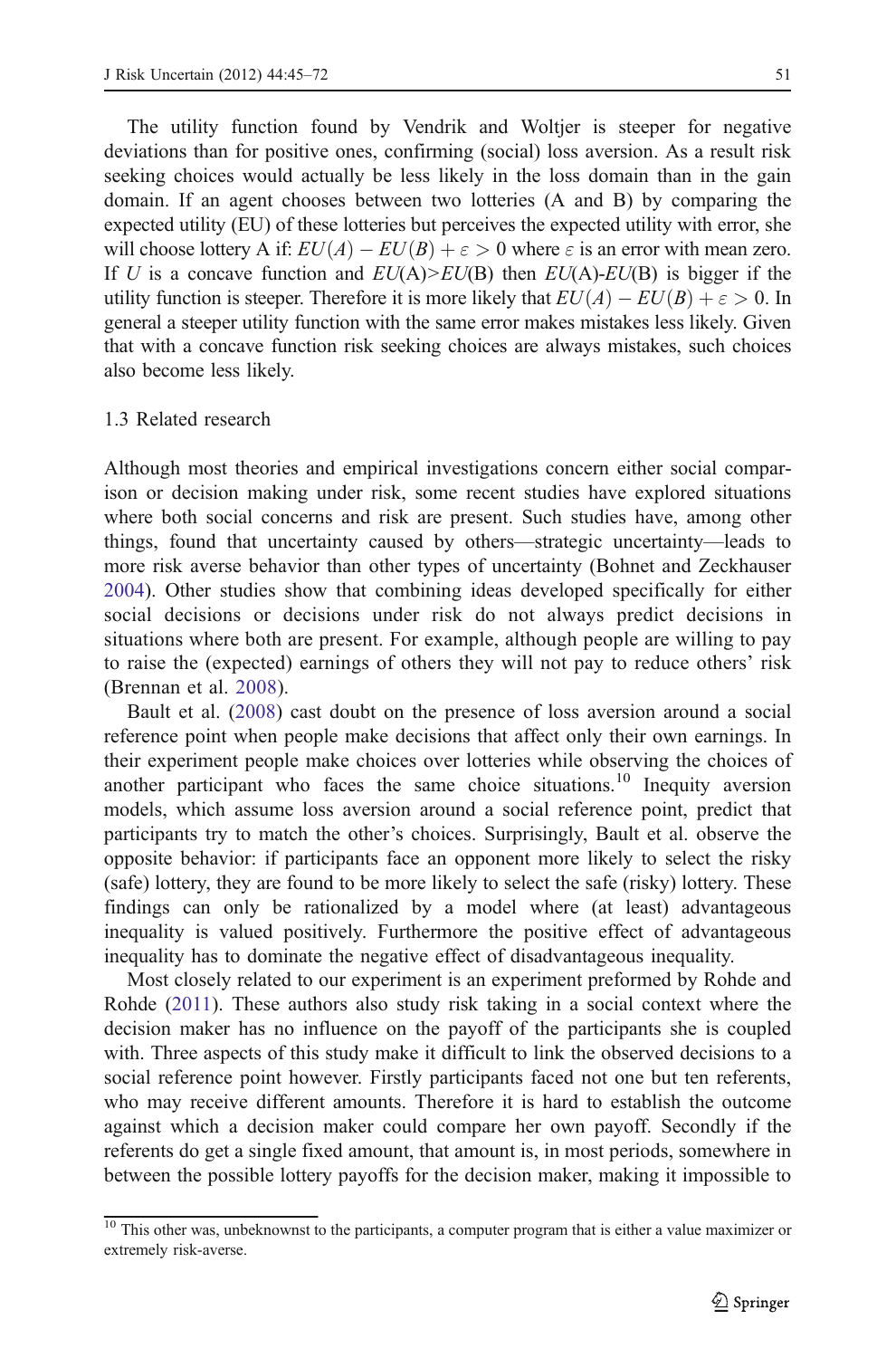<span id="page-8-0"></span>classify lotteries as concerning gains or losses.<sup>11</sup> Thirdly, in their study participants did not interact with each other before making risky choices and anonymity was guaranteed, which may result in a less salient social reference point.

#### 2 Design

Our experiment is designed to observe choices under risk in situations with one fixed social reference point, the simplest possible situation that includes both risk and social comparison. Table [1](#page-9-0) shows the experimental tasks and the order in which they where presented. Task 4, the lottery choices, is of primary interest. In this task participants choose between two lotteries, one of which is clearly more risky than the other. Our main interest is in the behavioral difference between the loss and the gain lotteries (see Fig. [1](#page-4-0)). The other tasks are used to establish and measure social ties which can enhance the likelihood and importance of social comparison.

The experiment starts with a social value orientation test (the circle-test) with a randomly determined participant. After this first part participants are coupled with their social referent (labeled "Other"). A Bertrand game is played to make the social referent more salient and to allow participants to develop different social ties, which may influence the effect of the social reference point. After the Bertrand game a second circle-test is administered in which the participant is coupled with the Other. The second circle-test is followed by the main part of the experiment where participants choose between lotteries. After this a postexperimental questionnaire is administered. To make social comparison even more focal we present participants with a photograph of their Other. Photos are shown directly after the end of the Bertrand game and on every subsequent screen, including during the lottery part.<sup>12</sup>

Only one part of the experiment is paid out to ensure that earnings from an earlier part cannot influence behavior in the lottery part. With a probability of 50% the part where participants make choices over lotteries, with a probability of 30% the Bertrand game and with a probability of 10% each, one of the two circle-tests is paid. If the lottery part is paid, only one of the choices of one of the coupled participants is played out (determined randomly) and that choice determines the total payoff of both participants. This ensures that the decision makers perceive each lottery as independent. Participants answer control questions to confirm their understanding of this and other procedures.

An English translation of the experimental instructions is provided in [Appendix](#page-22-0) [B;](#page-22-0) the original Dutch instructions are available upon request. All parts of the experiment are computerized (using PHP/MYSQL). We will now discuss the different parts of the experiment in more detail.

 $\frac{11}{11}$  Only 1 pair of questions in Rohde and Rohde's study is comparable with our stimuli, but they find no effect for that pair.<br><sup>12</sup> Bohnet and Frey ([1999](#page-27-0)) and Andreoni and Petrie ([2004\)](#page-27-0) show that providing a picture of matched

participants increases contributions in public good games and transfers in dictator games. This suggests that visual identification increases the importance of a matched other.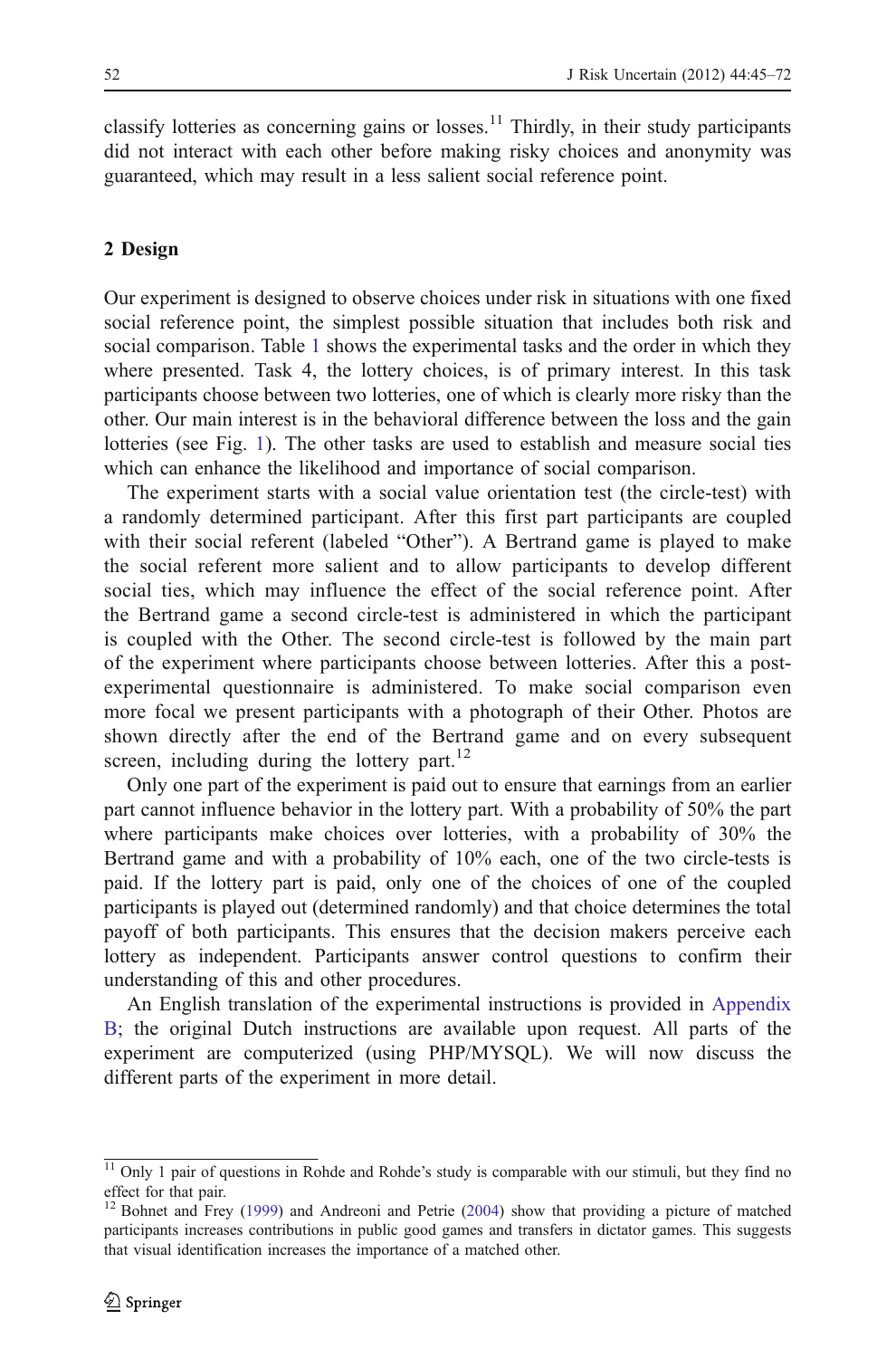| Part                                                                                                                                                                      | Coupled with:                                       | Photo<br>displayed | Payment<br>probability         |  |  |
|---------------------------------------------------------------------------------------------------------------------------------------------------------------------------|-----------------------------------------------------|--------------------|--------------------------------|--|--|
| 1. Circle-test                                                                                                                                                            | Random<br>participant<br>( <i>not</i> the<br>Other) | N <sub>0</sub>     | 10%                            |  |  |
| 2. Bertrand game, 10 rounds                                                                                                                                               | Other                                               | N <sub>0</sub>     | 30%                            |  |  |
| Display of photo of OTHER and a<br>short questionnaire                                                                                                                    | Other                                               | Yes                |                                |  |  |
| 3. Circle-test                                                                                                                                                            | Other                                               | Yes                | 10%                            |  |  |
| 4. Lottery choices                                                                                                                                                        | Other                                               | Yes                | $50\%$ (1 of the 42 choices of |  |  |
| $\cdot$ 10 gain                                                                                                                                                           |                                                     |                    | one of the two coupled         |  |  |
| $\cdot$ 10 loss                                                                                                                                                           |                                                     |                    | participants)                  |  |  |
| $\cdot$ 10 neutral                                                                                                                                                        |                                                     |                    |                                |  |  |
| $\cdot$ 12 other                                                                                                                                                          |                                                     |                    |                                |  |  |
| 5. Ouestionnaire                                                                                                                                                          | Other                                               | Yes                |                                |  |  |
| • Personal characteristics                                                                                                                                                |                                                     |                    |                                |  |  |
| • Other's characteristics                                                                                                                                                 |                                                     |                    |                                |  |  |
| • Emotions during stage 2                                                                                                                                                 |                                                     |                    |                                |  |  |
| • Decision making during stage 4                                                                                                                                          |                                                     |                    |                                |  |  |
| Random determination of the part that will be<br>paid out, and when part 4 is selected,<br>random determination of the relevant<br>participant of the pair and the choice |                                                     |                    |                                |  |  |

#### <span id="page-9-0"></span>Table 1 The order of the experimental tasks

## 2.1 Photograph (Enhancing social comparison)

A photograph is taken of each participant before he or she enters the laboratory.<sup>13</sup> Participants are told that they will be matched with the same participant, the Other, during parts 2, 3 and 4 of the experiment and that they will see a photo of the Other after part 2 of the experiment. Participants who know each other are requested to sit together in our reception room. We then make sure that they will not be matched.<sup>14</sup>

2.2 Circle-tests (Part 1 and 3, measuring social value orientation and social ties)

Circle-tests (Sonnemans et al. [2006\)](#page-28-0) are employed to measure the social value orientation of participants and their social tie towards the Other. In the circle-test the participant chooses a point on a circle with a radius of  $E15$ . Each point on the circle represents a combination of payoffs for herself and the participant she is matched with, the receiver. The circle-test is presented to the participant without any point

 $13$  One participant chose not to participate in the experiment when we announced photos would be used.  $14$  When participants were first shown their referent's photo they were asked whether they knew this person. Only one couple professed a casual acquaintance while ten other participants recollected having seen the Other. All other (114) participants reported having been oblivious to their referent's existence prior to the experiment.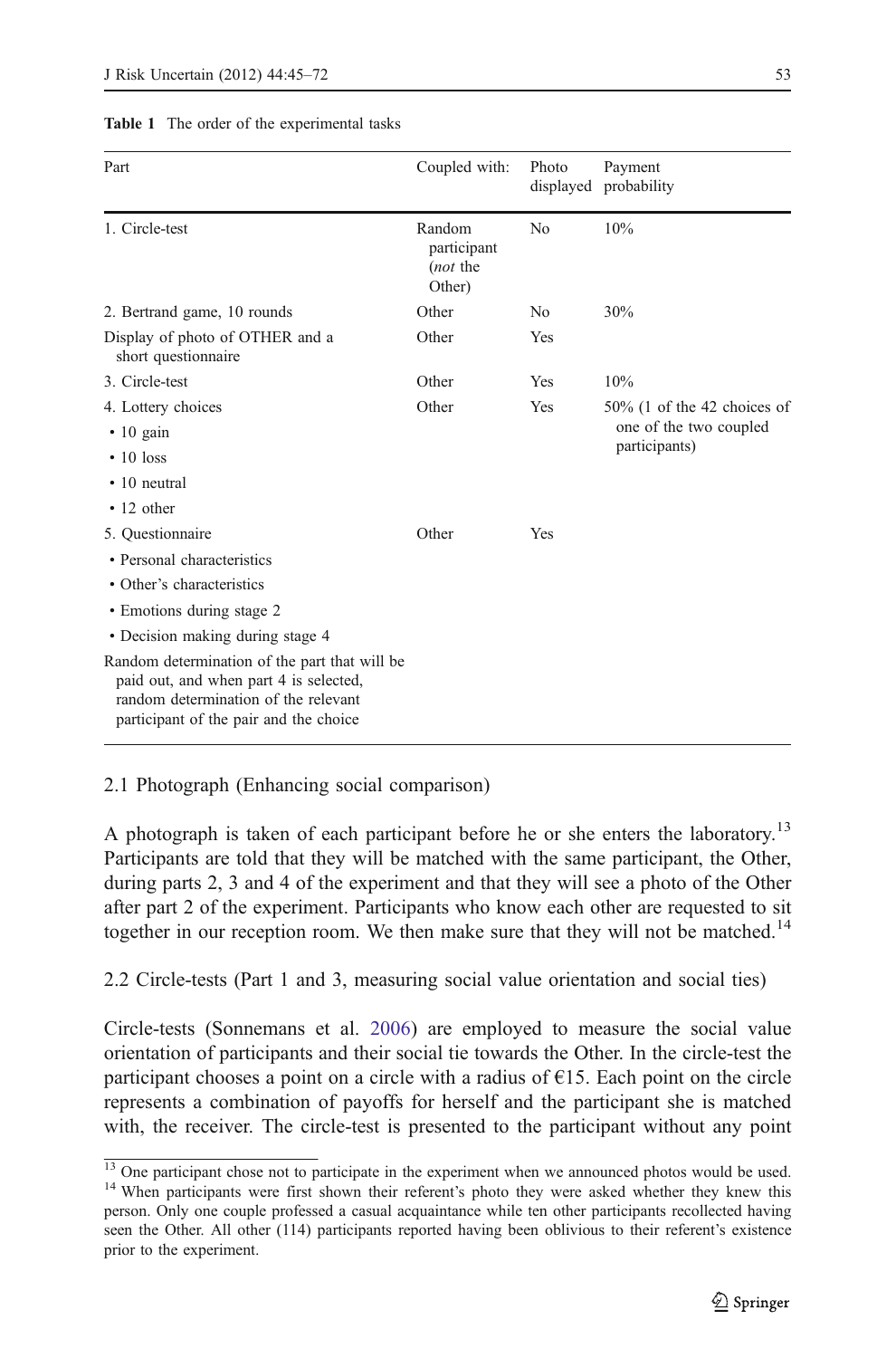selected or payoff combination displayed. When she clicks on a point on the circle's perimeter the corresponding payoff combination is shown. The participant can try as many points as she wants before confirming a payoff combination.<sup>15</sup>

Selecting a point on the circle involves making a tradeoff between the participant's own payoff and that of the receiver. As all payoff combinations lie on a circle the decision maker's earnings  $(x)$  and those of the receiver  $(y)$  have to fulfill the condition  $x^2 + y^2 = 15^2$ . The slope of the circle differs along the circle, which affects the rate of transformation between one's own and the receiver's earnings. At the point of the perfectly selfish ( $\epsilon$ 15,  $\epsilon$ 0) payoff combination the slope is infinitely steep while it becomes ever shallower as one moves away from this point. This allows even weak, positive or negative, feelings about the receiver's payoff to influence the selected point.

A payoff combination can be represented by a vector from the origin to the point on the circle corresponding to that payoff combination. The angle between this vector and the vector representing the purely selfish payoff distribution measures the decision-maker's relative concern for the receiver. When the decision maker chooses a negative amount for the other the angle is recorded as negative.

At the start of the experiment participants perform the first circle-test in which they are randomly matched to an anonymous other participant. They are informed that they will not be matched with this same participant later in the experiment. The second circle-test is administered after the completion of the Bertrand experiment. At this point participants see their own picture and that of their Other. Subjects only get feedback on either circle-test if this part of the experiment is selected to be paid out at the very end of the experiment. The total payoff to a participant is equal to the amount she allotted to herself plus the amount allotted to her by the matched participant.<sup>16</sup>

The outcome of this first circle-test is a measure of the participant's concern for an anonymous other, her social value orientation. The second circle-test measures a participant's attitude towards the Other. Finally, the difference in angle between the second and first test measures the social tie to the Other; the importance of the Other's payoff relative to the payoff of an anonymous person (Sonnemans et al.  $2006$ ).<sup>17</sup>

## 2.3 Bertrand game (Part 2, creating social ties)

In the second part of the experiment participants play a Bertrand game with so-called box demand.<sup>18</sup> In this game matched participants simultaneously choose an integer from {0,1,…,99,100} which represents a percentage. The participant who chooses the lowest percentage gets her percentage of  $\epsilon$ 5.-. The participant with the highest

<sup>&</sup>lt;sup>15</sup> An English translation of the circle-test can be found on: [www.feb.uva.nl/creed/people/linde/circletest.](http://www.feb.uva.nl/creed/people/linde/circletest.html) <sup>16</sup> In theory this amount could be negative but this never happened in the experiment.<br><sup>17</sup> A participant's social tie can be affected by something besides the Bertrand game, for example the

attractiveness of the Other (Andreoni and Petrie [2004\)](#page-27-0). We measure the social ties to examine their influence on social comparison effects. The formation of these ties is not the main topic of the present study.

<sup>&</sup>lt;sup>18</sup> This type of game was used in other studies of the Bertrand game, e.g. Dufwenberger and Gneezy ([2000\)](#page-27-0).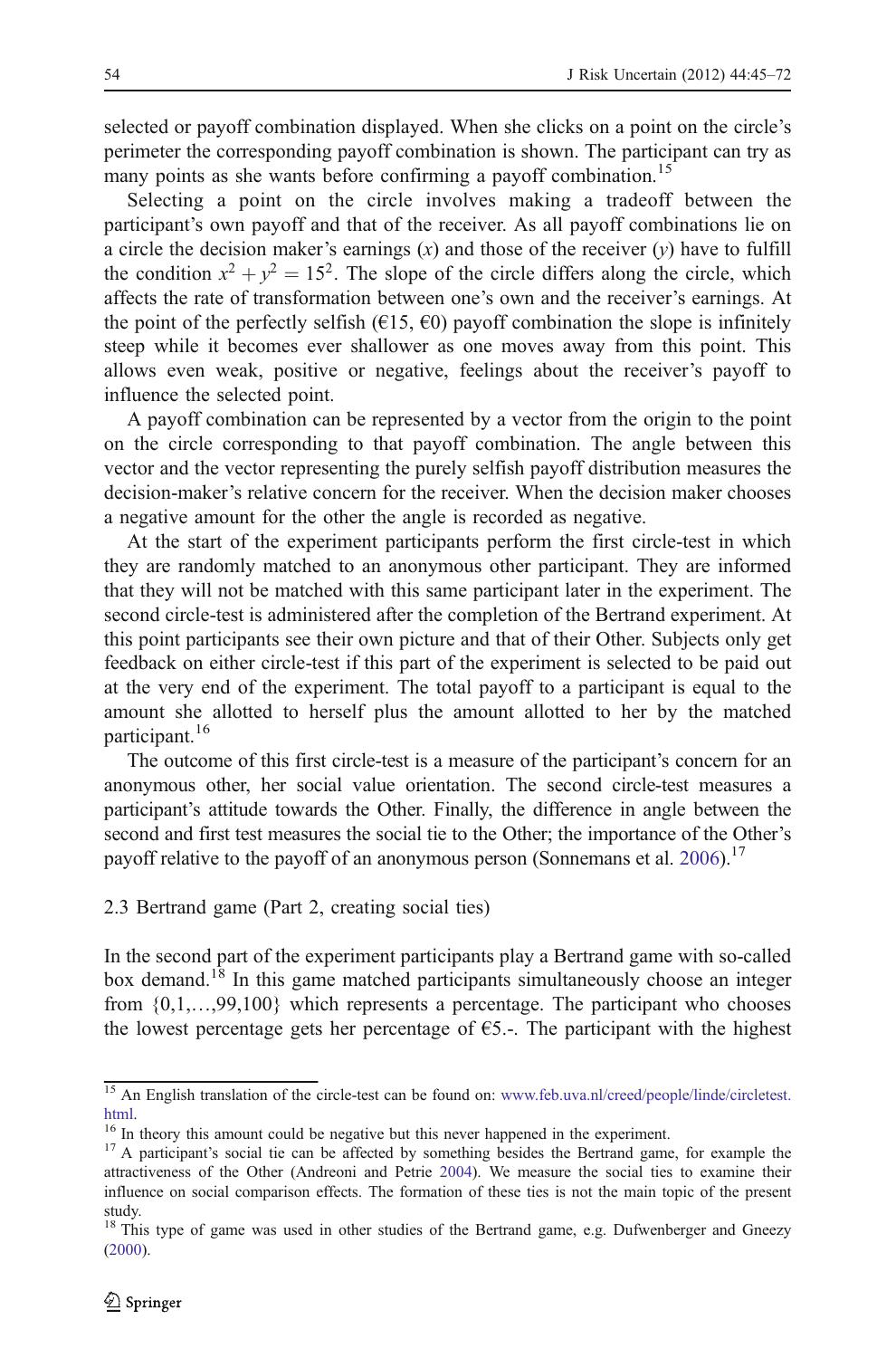percentage gets nothing. If both participants choose the same percentage they share that percentage of  $\epsilon$ 5.-. The game is played ten rounds without re-matching. If the Bertrand game is paid out, a subject receives her accumulated earnings over all 10 rounds.

Assuming both participants are selfish, the Nash equilibriums for a one-shot version of this game are both participants choosing  $0\%$ ,  $1\%$  or  $2\%$ . In this (finitely) repeated version of the game, playing one of these equilibriums in each round is an equilibrium. Even if a pair plays the Pareto optimal of these equilibriums (2%) in all rounds both participants will earn no more than  $\epsilon$ 0.50. Cooperation can increase earnings substantially. Full cooperation, both choosing 100% in all rounds, results in both participants earning  $625.-19$ 

The preceding paragraph shows that cooperation is financially attractive in this game; however, defection can also be very lucrative. Choosing 99% instead of 100% when the other player chooses 100% raises earnings in that round from  $\epsilon$ 2.50 to  $64.95$ . The attractiveness of both cooperation and defection make it likely that participants will develop many different types of social ties, depending on how the game unfolds.<sup>20</sup> Different social ties allow us to explore the impact of social ties on the effect of social comparison on choices under risk.

Independent of the kind of social tie developed, the Bertrand game ensures that all participants have some meaningful interaction with their Other. This is likely to strengthen the effect of social comparison. Of course the bond between a participant and her Other is still less strong than that between peers, friends or foes to which the participant is likely to compare herself in real life. Also, even though different participants have different types of interaction in the Bertrand game, in some sense all participants share a similar history with their other in the sense that they have played the Bertrand game together.

## 2.4 Lotteries (Part 4, main experimental task)

In the lottery part of the experiment, participants face a total of 42 choice situations. In each of these they choose between two different lotteries that simultaneously determine their own payoff and that of the Other. All lotteries are so-called simple lotteries<sup>21</sup> with two possible outcomes. The choice in each situation is between a

<sup>&</sup>lt;sup>19</sup> Other equilibriums are possible using punishment strategies. In the last round it is only possible to play one of the one-shot Nash equilibriums. However because there are three different Nash equilibriums with different payoffs there is room for punishment. Punishment in the final round would consist of playing a worse equilibrium, e.g. both choosing 0% instead of both choosing 2%. This can make both players choosing higher percentages in earlier rounds an equilibrium in the repeated game. Punishment in earlier rounds consists of playing a lower percentage than in the equilibrium. The most effective punishment is reverting to the 0% equilibrium in all subsequent rounds. The equilibrium that yields the highest earnings consists of full cooperation (both players choosing 100%) in the first four rounds, both choosing 64% in round five and half the percentage of the previous round in every subsequent round. In this equilibrium both participants earn  $E13.15$ , still substantially less than the  $E25$ .- they could earn by complete cooperation. Of course, these kinds of equilibriums are very difficult to coordinate on.

 $20$  The possible identification by their partner after the experiment may well have affected the behavior of participants, especially in the Bertrand game. We do not find this problematic because we are not primarily interested in the Bertrand game but in the influence of social interaction and social comparison on risky choices.

<sup>&</sup>lt;sup>21</sup> As opposed to compound lotteries.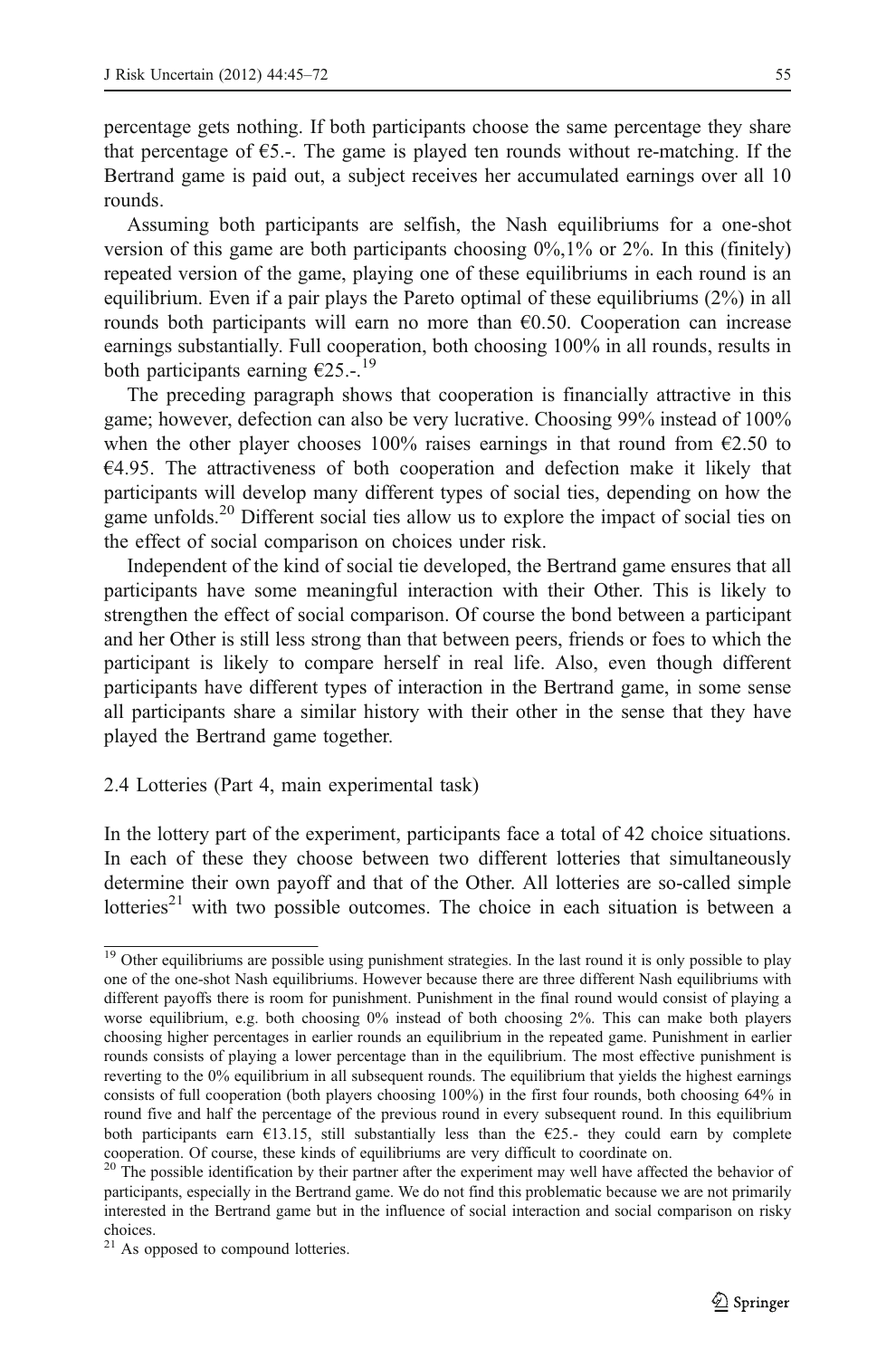<span id="page-12-0"></span>safe and a risky lottery with the same probabilities but with a larger variance of the outcomes in the risky lottery. In about half of the choice situations, the risky lottery is presented on the left. To prevent order effects choice situations are presented to each participant in a different, random, order. The lotteries are displayed in [Appendix A.](#page-21-0)

Thirty of the 42 choice situations are created by presenting five original lottery pairs in six different ways. These six presentations are based on modifications in two dimensions. The first dimension is the social reference point, the payoff of the Other. Three kinds of social reference points are used: in *loss* situations the Other's payoff is equal to the highest possible payoff for the decision maker; in *gain* situations the Other's payoff is equal to the lowest possible payoff for the decision maker and in neutral situations the Other's payoff is equal to the decision maker's payoff regardless of the choice and outcome of the lottery. Figure [1](#page-4-0) shows an example of a loss, a gain and a neutral situation.

The second dimension is the expected payoff: either the safe or the risky lottery has a slightly higher expected value. The safe lottery in the original lottery pair is slightly perturbed to create two closely related lottery pairs for each original pair. This manipulation ensures that participants cannot be indifferent in both cases.

In the loss and gain situations subjects make choices that affect only their own outcome and cannot observe the choices of others. This eliminates the possibility of social learning, preferences for conformity and concerns about the other's payoff or reciprocity (as the other cannot influence your payoff either) affecting behavior. Twelve other lottery pairs are added to the aforementioned thirty lottery pairs. These are included to obscure the intentions of the experimenters and are not directly related to the research questions at hand.

## 2.5 Questionnaire (Part 5)

Participants are presented with a post-experimental questionnaire in which they are asked to list their field of study, their gender and their age. In addition they are asked to guess the age and field of study of the Other, to characterize the Other's personality (kindness, cheerfulness and helpfulness) and looks, and to indicate how similar they think the Other is to them. Personality, looks and similarity are all rated using a seven-point scale. Participants are further asked to report, using a sevenpoint scale, on the emotions they experienced during the Bertrand game (rage, irritation, envy, joy, surprise and disappointment) and how satisfied they are with the outcome, their own decision and the Other's decisions. Likewise the importance of different aspects of the lotteries is rated.

## 3 Research questions

Our experiment is designed to answer two research questions: first, does a social reference point influence decisions under risk, and if so in what direction?; and second, do social ties or experiences in the Bertrand game influence this effect? We will now discuss these questions and how the observations in the experiment can answer them in detail.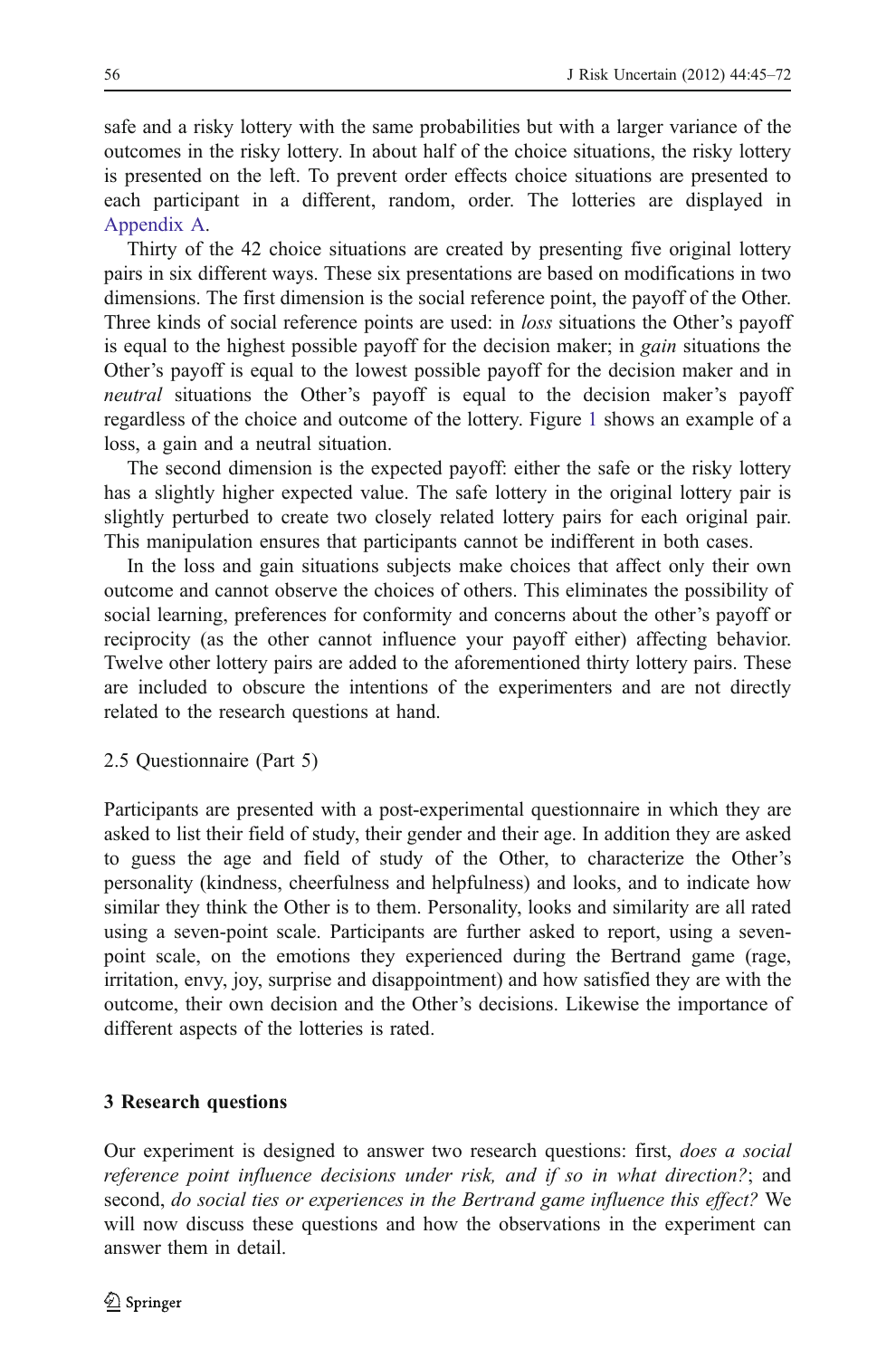#### 3.1 Does a social reference point influence decisions under risk?

In the loss and gain situations the payoff of the referent is independent of the choice of the decision-maker or the outcome of the lottery. The decision of the participant only influences her own earnings. Assuming the decision maker maximizes expected utility, neither selfish preferences nor linear social preferences predict any difference in behavior between gain and loss situations. A social reference point on the other hand does predict a treatment difference. If the payoff of the Other is the decision maker's reference point, all outcomes are gains in the gain situation and losses in the loss situation. According to the reflection effect this induces risk seeking choices in the loss situation and risk averse choices in the gain situations.<sup>22,23</sup>

This prediction is a natural extension of (cumulative) prospect theory to a social reference point, but it is doubtful whether such conjectures about behavior in social situations on the basis of theories based on observations of behavior in private settings hold. As Bault et al. [\(2008](#page-27-0)) and Brennan et al. [\(2008](#page-27-0)) show, behavior in settings that include both risk and social comparison is not easy to predict by straightforward extensions of models developed to account for either social preferences or risky choices. Furthermore the results of Vendrik and Woltjer [\(2007](#page-28-0)) suggest that at least one of the forces that drive the reflection effect according to prospect theory—the shape of the utility function—may not be present in a social setting. Vendrik and Woltjer's utility function is concave for both gains and losses, relative to a social reference point. The level of concavity is equal for gains and losses but the slope is steeper for losses. As discussed above, this implies risk aversion in both loss and gain situations and fewer mistakes and therefore fewer risk seeking choices in loss situations.<sup>24</sup> As in all choice situations in our experiment both lotteries have almost equal expected earnings, a concave utility function without error would predict that participants almost exclusively choose the safer lottery. Errors would be the main explanation for participants choosing the risky lottery. Therefore the findings of Vendrik and Woltjer would predict fewer risky choices in the loss situations.

It is not obvious how the behavior in the neutral situations (where the payoff to decision maker and social referent will always be equal) will relate to the behavior in the gain and loss situations. In neutral situations the participant's decision also influences the earnings of the referent. The decision maker may therefore take into account the assumed (risk) preferences of the referent. However, the findings in Brennan et al. [\(2008\)](#page-27-0) suggest that the risks faced by others have little impact on decisions. The differences in expected value are small, so it is unlikely that care for the other's expected payoff will influence choices. Consequently, if we accept the typical

<sup>&</sup>lt;sup>22</sup> If the best outcome would have a small probability, probability weighting could reverse this effect, but in our decision situations the probability of the best outcome is always at least 0.33.

<sup>&</sup>lt;sup>23</sup> If participants are concerned (only) with ranking the same behavior will be observed. In gain situations participants are ensured to earn more than the Other by choosing the safe lottery. In loss situations participants can only have a chance not to earn less than the other by choosing the risky lottery. This makes the risky lottery more attractive in the loss situation than in the gain situations.

<sup>&</sup>lt;sup>24</sup> This result abstracts from the effects of different probability weighting for gains and losses. However, because the utility function found by Vendrik and Woltjer is not in accordance with prospect theory with a social reference point, there is no reason to assume different probability weighting in gain and loss situations in our experiment.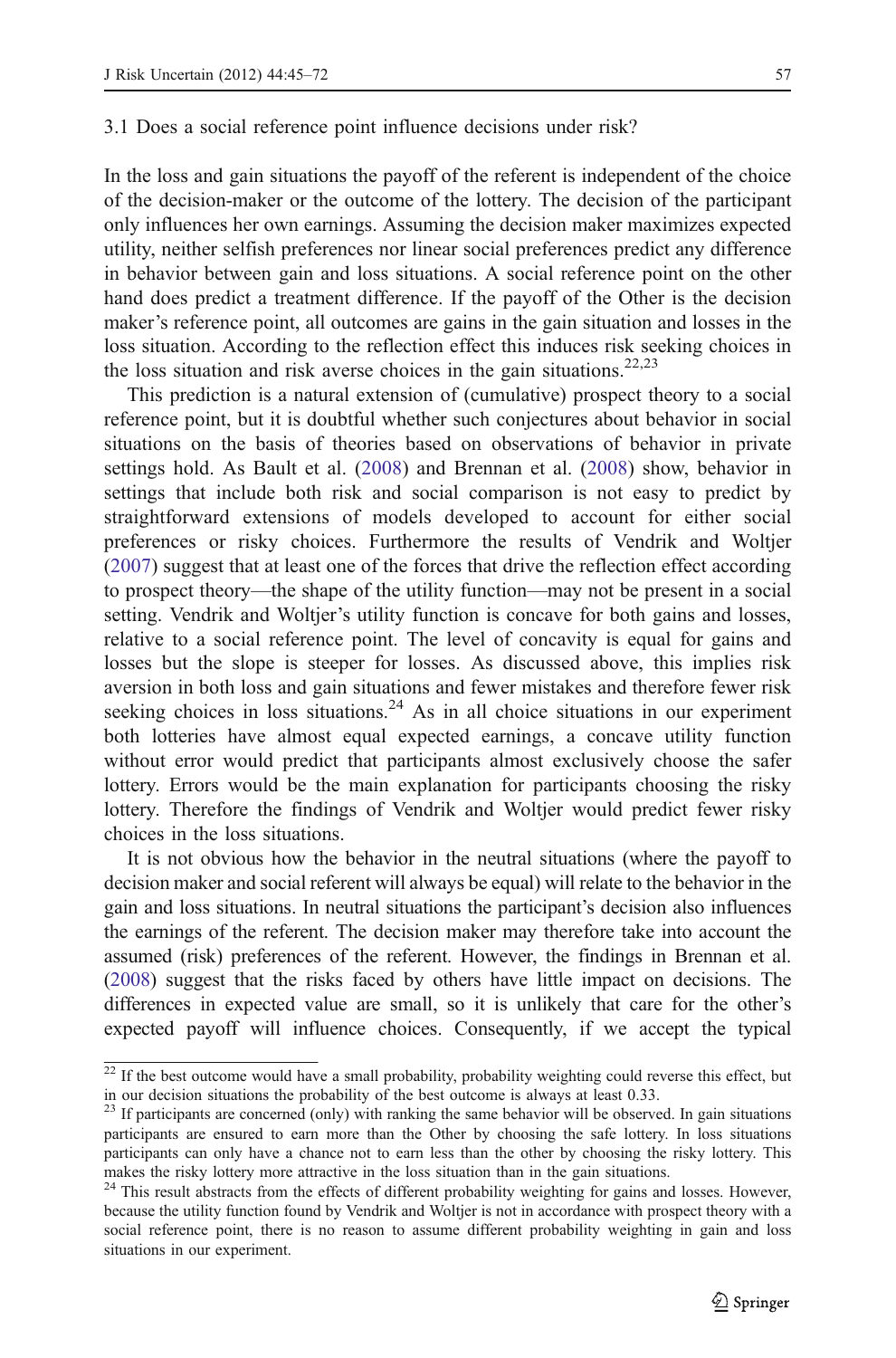assumption of social preference theories that equal earnings is a neutral point, social comparison will not influence decisions in neutral situations. It thus seems plausible that in this case all outcomes will be coded as gains. According to (cumulative) prospect theory this means choices should be in line with those for gain lotteries. If the social reference point affects decisions through some other mechanism the effects of a high and a low social reference point are likely to run in opposite directions compared to a neutral situation. In that case the risk aversion in the neutral situation should be in between that observed in the loss and gain situations.

3.2 Do social ties or experiences in the Bertrand game influence the social comparison effect?

Besides determining whether a social reference point affects decision making under risk, our experiment allows us to explore factors that may determine the strength of the social comparison effect. In this section we describe these factors and the way in which they can influence social comparison.

A decision maker will only engage in social comparison when she finds her referent relevant. In the case of a positive or negative social tie, the Other is apparently not irrelevant. We therefore expect a greater effect of social comparison, resulting in a greater difference in behavior between loss and gain situations, for participants with a positive or negative social tie compared to participants with a neutral social tie. Furthermore a negative social tie may influence social comparison differently than a positive social tie. For example a referent with a positive (negative) social tie may be relatively more (less) concerned with social comparison in gain situations where the other earns less and relatively less (more) concerned with social comparison in the loss situations where the other earns more. Another possibility is that it is not so much the social tie to the specific Other, but the concern with the referent's payoff as captured by the second circle-test that affects the extent of social comparison.

The tendency to engage in social comparison may also depend on individual characteristics of the decision maker. For practical reasons no personality questionnaires are administered, but participants who behave more pro-socially may have more attention for the payoffs of others compared with egoistic participants. Therefore we can expect that pro-social participants, as identified by the first circle-test, are more likely to engage in social comparison. It is also possible that a more pro-social person is more concerned with social comparison when the other earns less, but less concerned when the other earns more.

Although the experiences in the Bertrand game are likely to be expressed through the social tie, our experiment also allows us to explore the effects of these experiences more directly. In particular, the effect of social comparison may well be different for couples who cooperated (defined as both participants choosing 100 in a round) than for those who did not achieve cooperation. Moreover, when cooperation breaks down due to one participant being "betrayed" by the Other (defined as the participant chooses 100 while the Other chooses a lower percentage after the participants cooperated in the previous round) this yields yet another, distinctly different, experience. It is plausible that such different experiences lead to different social comparison effects. The self-reports on emotions experienced during the Bertrand game are also informative about how a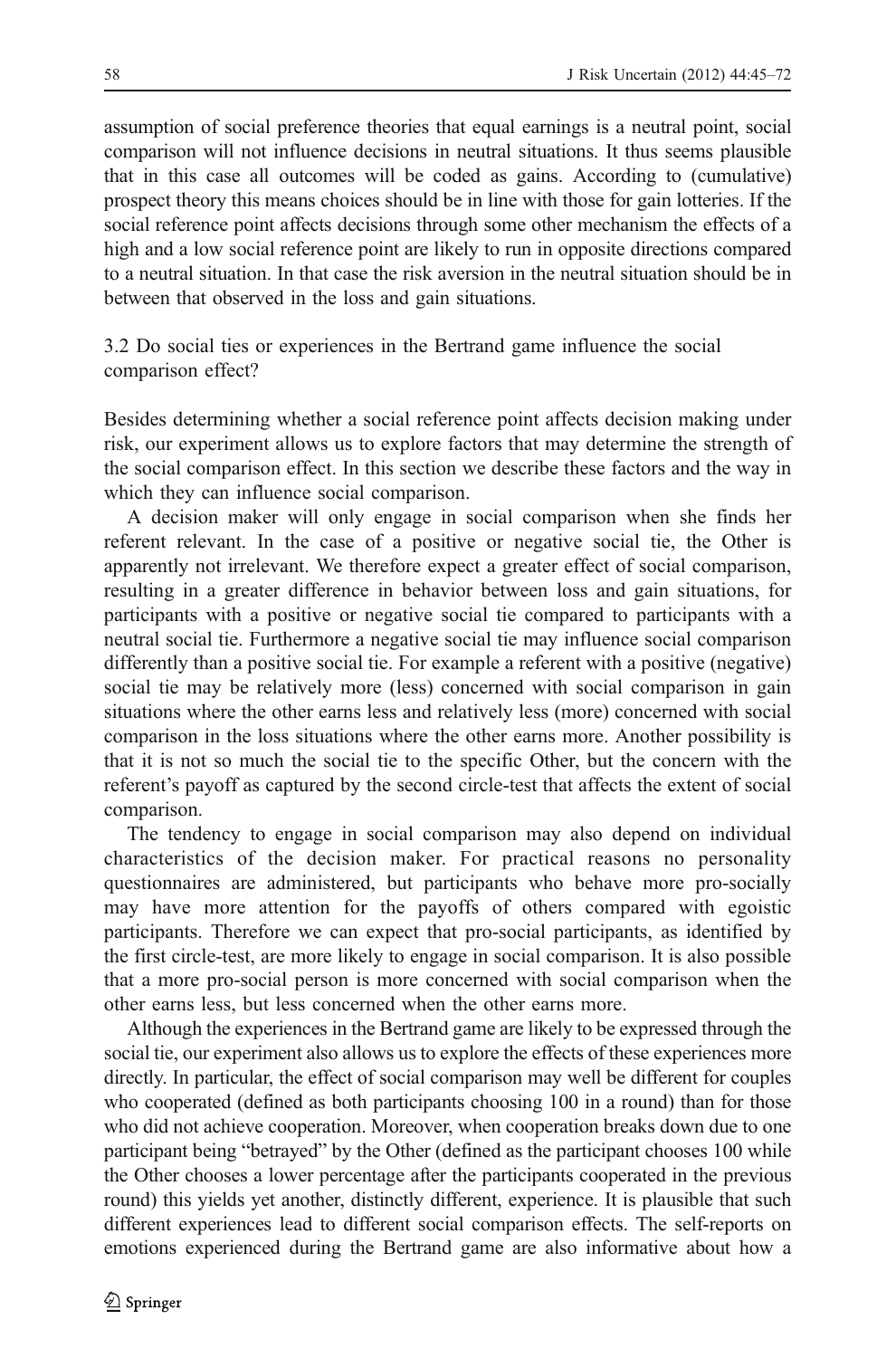<span id="page-15-0"></span>participant views the Other. A person who experienced anger is likely to care for the Other's outcomes in a different way than someone whose partner gave her cause for joy. This motivates the analysis of the correlations between the social comparison effects and the self-reported emotions.

Social comparison is known to depend on whether an individual considers the Other to be part of her in-group or her out-group (Mussweiler and Bodenhausen [2002\)](#page-28-0). Our questionnaire allows for several measures of similarity between the decision maker and the Other. It is more likely that the participant considers the Other as a relevant peer if similarity is higher—therefore we expect a positive relation between similarity and the effect of the social reference point. We further expect that participants will be more likely to engage in social comparison when they perceive of the Other as a better person. We therefore expect that the effect of social comparison will be strengthened if a participant rates his or her Other higher on the positive attributes. It could also be that the earnings of a "better" person are more relevant when the Other earns less than when the Other earns more.

#### 4 Results

#### 4.1 Social reference point effect

Seven sessions of the experiment were run at the CREED laboratory in Amsterdam in December of 2008. 126 people participated in the experiment. Almost all of them were students from the University of Amsterdam; 46.8% of the participants were students of economics or business and 55.6% were male. A session lasted about 1.5 to 2 hours. All statistical tests in this section report two-sided p-values.

Figure [2](#page-16-0) shows the average percentage of the time participants choose the safer lottery in the loss, gain and neutral situations. The safe lottery is chosen more often in the loss situation than in the gain situation. This difference is highly significant according to a Wilcoxon matched-pairs signed-rank test  $(p=.0001)$ .

For every loss/gain situation pair we compare choices. Of the 1,260 observations (126 participants and 10 loss/gain situation pairs) in 937 cases (74.4%) the choice was the same in loss and gain situations, in 203 cases (16.1%) more safe choices and in 120 cases (9.5%) fewer safe choices were made in the loss situation compared with the gain situation (binomial test  $p < .001^{25}$ ). Studying each loss/gain situation pair separately we find that for 9 out of 10 pairs the safer lottery is chosen more often in the loss situation (binomial test  $p=.02$ ). On the level of participants we find that for 38 participants (30.2%) the social comparison effect is neutral (no switches for 22 participants and the same number of switches in both directions for 16 participants), 61 participants (48.4%) made more safe choices and 27 (21.4%) made fewer safe choices in the loss situations (binomial test  $p < .001^{26}$ ).

 $25$  Ties are ignored as is the convention. A more conservative test assigning ties equally to more or fewer safe choices yields  $p=0.02$ .<br><sup>26</sup> Ties are ignored as is the convention. A more conservative test assigning ties equally to more or fewer

safe choices yields  $p=0.003$ .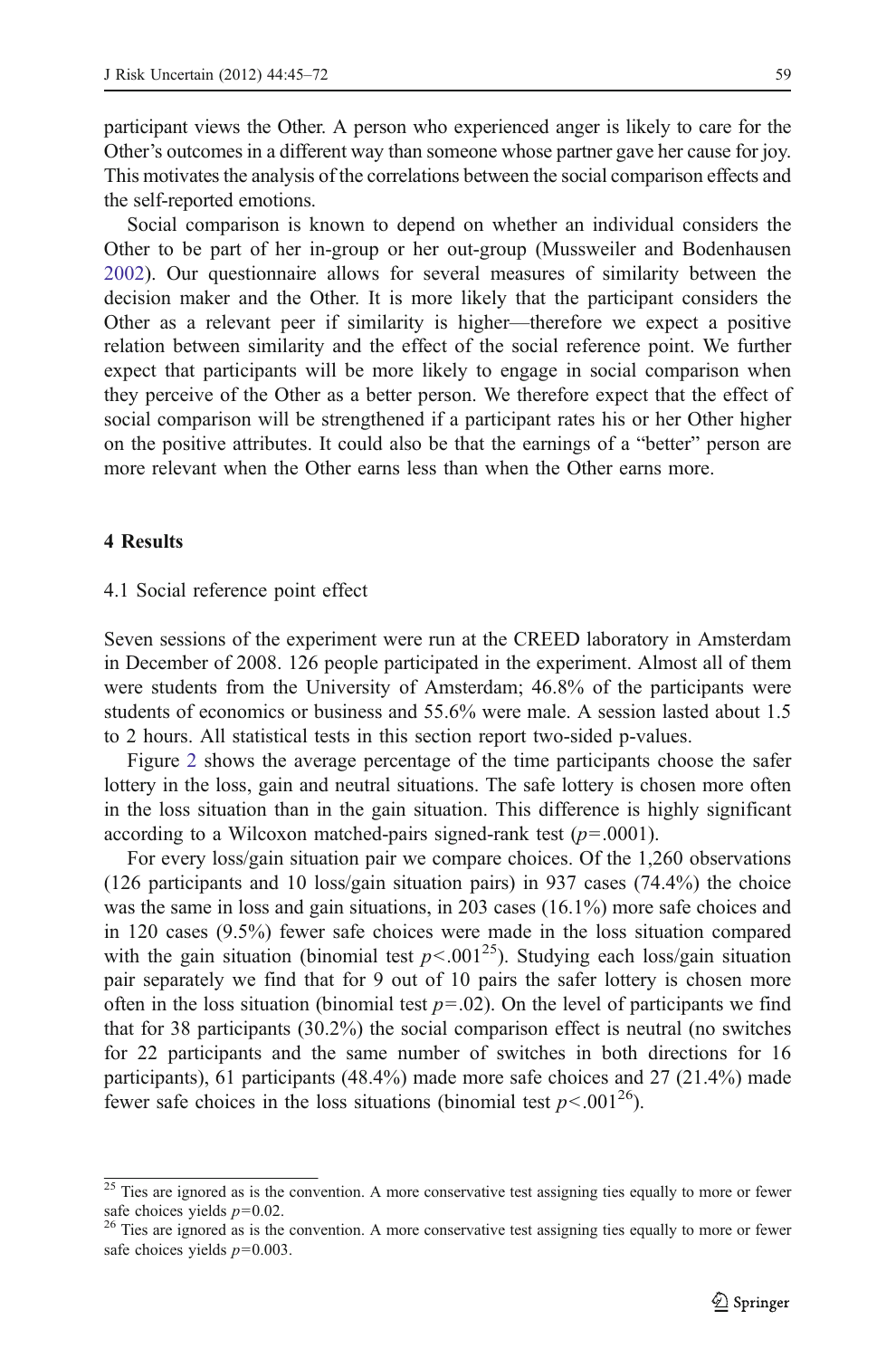<span id="page-16-0"></span>

Fig. 2 Average percentage of safe choices in the loss, neutral and gain situations

Given these tests the effect appears to be robust over situation pairs and participants: choices are more risk averse in situations where the social referent earns more (loss situations) than in situations where the social referent earns less (gain situations). This finding is opposite to the behavior predicted when the referent's income is used as a reference point. It is, however, in line with the prediction made by the utility function of the shape found by Vendrik and Woltjer [\(2007](#page-28-0)).

It is difficult to assess the strength of the treatment effect. Most decisions are the same in the loss and gain treatment. That suggests the effect is not extremely large, but it is not possible to quantify the effect on an individual level. The fraction of participants for whom we find an effect in the predominant direction is twice as large as in the opposite direction even if it is not a majority of all participants.

In neutral situations the safer lottery was chosen 74.4% of the time. This is in between the percentage of safe choices in the loss and gain situations. Choices in the neutral situations are significantly different from those in the gain situations (Wilcoxon test  $p=0.04$ ) and marginally significantly different from those in the loss situations (Wilcoxon test  $p = .09$ ).

Result 1: Social comparison does matter for individual decision making: The riskaverse option is chosen more often in the gain situations than in the loss situations. Result 2: Behavior in the neutral situation is in between the behaviors in the loss and gain situations.

A bivariate logistic individual fixed effects regression confirms these findings and allows us to control for other factors. Table [2](#page-17-0) reports on the regression's results. Most importantly the main social comparison effects remain significant. Several other base variables have a significant effect on choices in the expected direction. Firstly, an increase in the difference in variance between the safe and the risky lottery made it more likely that a participant would choose the safe lottery. This is what is expected for risk averse individuals. Secondly, a higher probability of the best outcome in the risky lottery makes choosing the safe lottery more likely. The greater underweighting of larger probabilities, as specified by prospect theory, explains this effect. This finding strengthens the view that outcomes are coded as gains. Thirdly,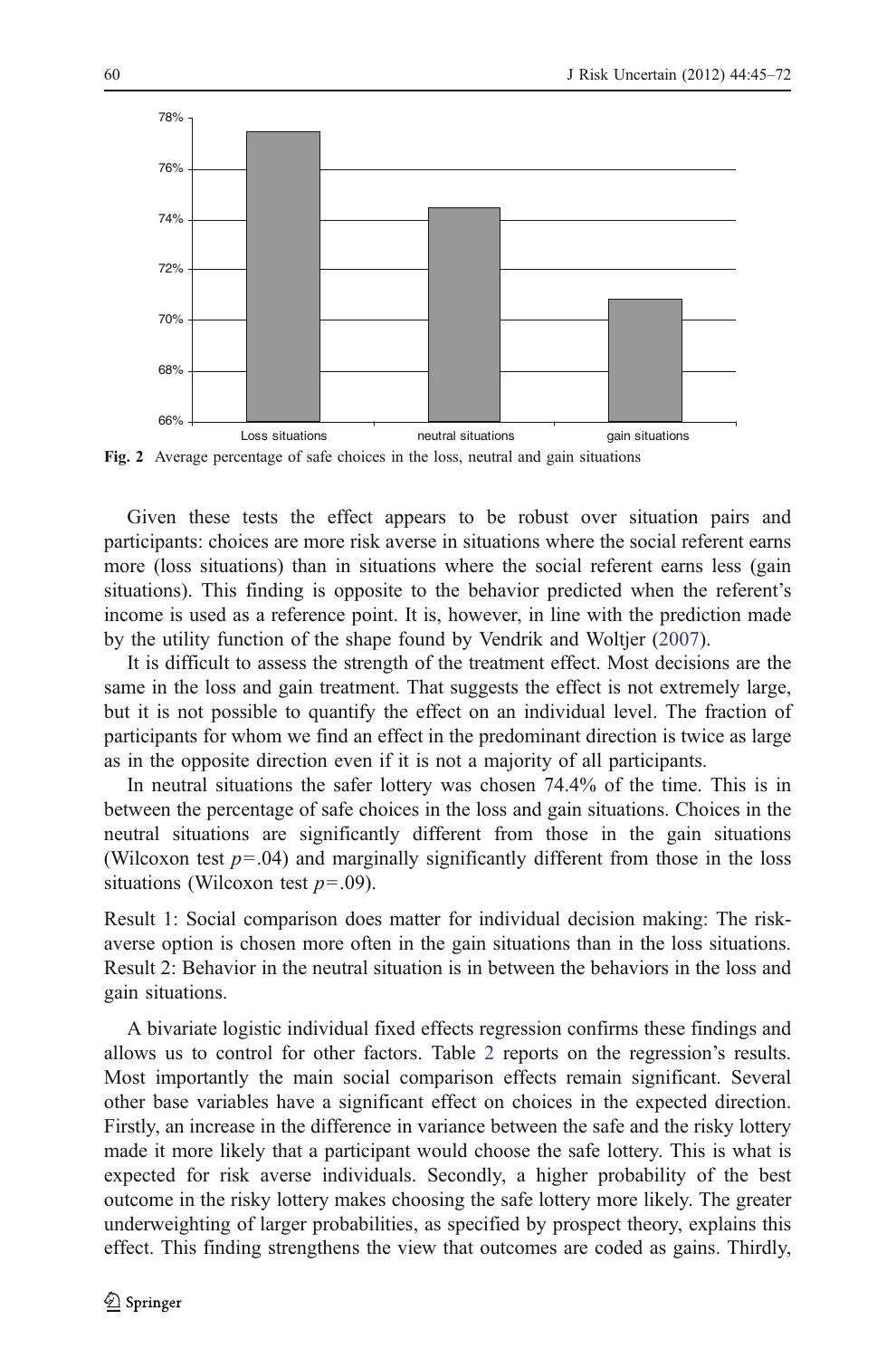| Variable                                                                                      | Coefficient <sup>b</sup> |
|-----------------------------------------------------------------------------------------------|--------------------------|
| Gain situation                                                                                | $-0.23**$                |
| Loss situation                                                                                | $0.19*$                  |
| Difference in variance between safe and risky lottery                                         | $0.02**$                 |
| Probability of the best outcome in the risky lottery                                          | $1.49**$                 |
| Higher expected value for the safe lottery                                                    | $0.18**$                 |
| Period                                                                                        | $0.01**$                 |
| Interaction effect <sup>c</sup> gain situation and difference in variance                     | $-0.04**$                |
| Interaction effect <sup>c</sup> gain situation and probability of the best outcome            | $1.86**$                 |
| Interaction effect <sup>c</sup> gain situation and higher expected value for the safe lottery | $-0.22$                  |
| Interaction effect <sup>c</sup> loss situation and difference in variance                     | $-0.02$                  |
| Interaction effect <sup>c</sup> loss situation and probability of the best outcome            | 0.18                     |
| Interaction effect <sup>c</sup> loss situation and higher expected value for the safe lottery | 0.21                     |

<span id="page-17-0"></span>Table 2 Logistic individual fixed effects regression with the probability of choosing the safe lottery as dependent variable<sup>a</sup>

<sup>a</sup> For 11 participants individual fixed effects explain all their decisions as they always choose the safe lottery. These individuals are therefore omitted from the regression

<sup>b</sup>\*signifies two-sided *p*-value<0.1, \*\**p*-value<0.05

<sup>c</sup> Interaction variables are normalized to ensure the coefficients of the original variables are not distorted. Due to the normalization, interaction effects are relative to the effects in the neutral situations, while the main effects of the difference in variance, the probability of the best outcome and the higher expected value for the safe lottery, are the average effect over loss, gain and neutral situations. There is a significant difference between loss and gain situations for the effect of a probability of the best outcome and for the effect caused by a higher value for the safe lottery, but not for the effect of a difference invariance between the safe and the risky lottery

the safe lottery is chosen more often when it has a higher expected value than the risky lottery. Fourthly, participants are also somewhat more risk averse in later periods.

We also find two interesting interaction effects of the gain situation with the difference in variance and with the probability of the best outcome. In gain situations the difference in variance no longer has a significant effect, while the effect of the probability of the best outcome is stronger.<sup>27</sup> This could suggest a somewhat different decision process for gain lotteries. Possible participants made a less careful decision for gain lotteries, paying more attention to striking features like the probability of the best outcome and less to features that require a closer examination like the difference in variance.

4.2 The influence of social ties and Bertrand game

We now turn to the second research question: Do social ties or experiences in the Bertrand game influence the social comparison effect? We start by examining how the observed behavior relates to the social tie as measured by the circle-tests. If the

 $27$  A higher expected value for the safe lottery also has no significant effect in the gain situation, but its effect is not significantly different from the average effect.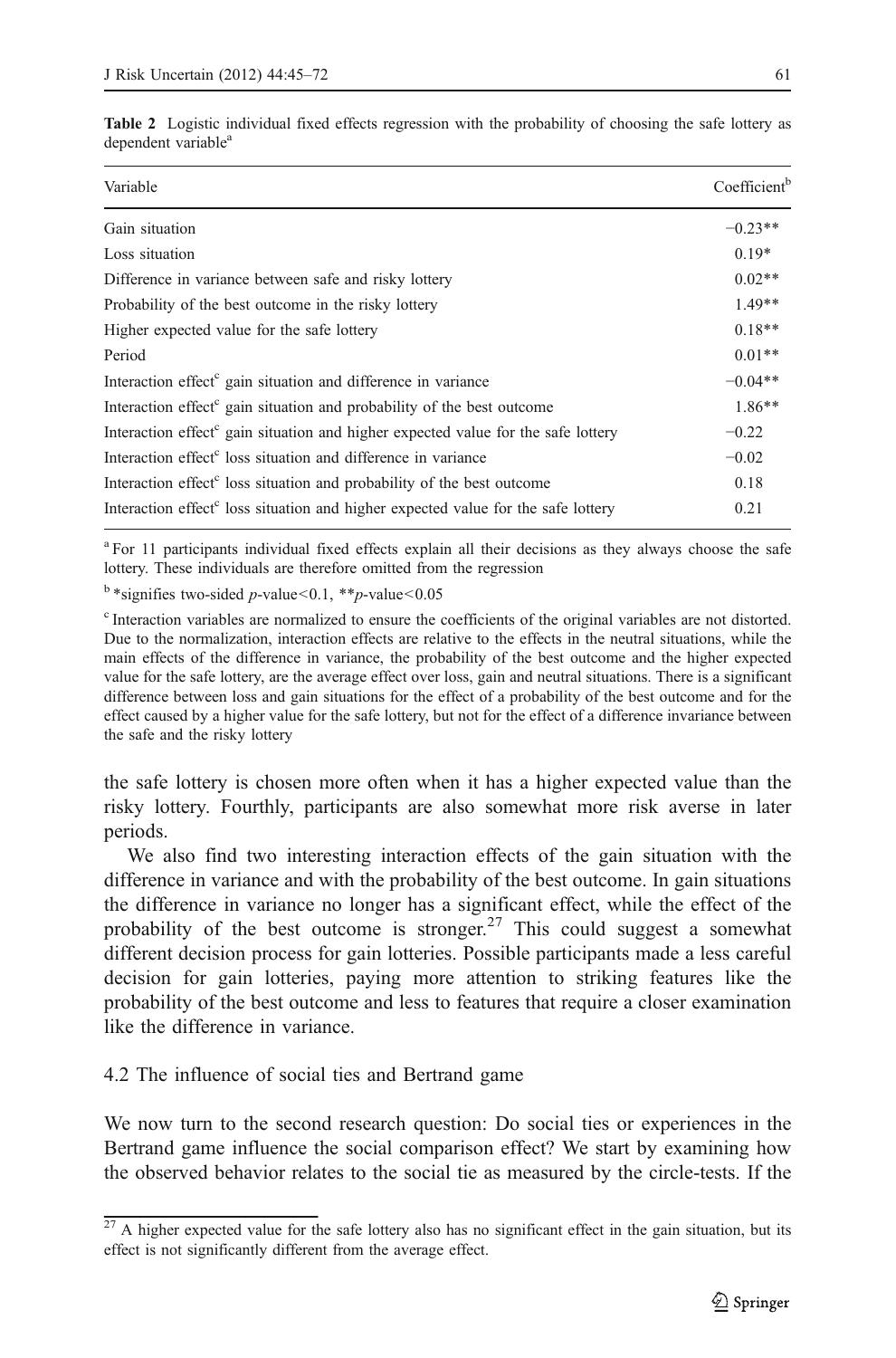difference between the angle chosen in the first and the second circle-tests is larger than 5°, we consider this as a positive or negative social tie (Sonnemans et al. [2006\)](#page-28-0). The participants with no social tie can be divided in two equally large categories: those who choose relatively selfishly in both tests, or relatively cooperatively in both tests. Table [3](#page-19-0) displays the average difference between the loss and gain situations for these four categories.

Interestingly, the social comparison effect seems to be smaller for selfish participants who are likely to have less attention for the earnings of others; however, this difference is not statistically significant. Spearman's rank correlations between the experimental effect and the social tie, the first angle (the more general social attitude) or the second angle (the social attitude to the specific Other) are also not statistically significant at conventional levels (all  $p$  > .44).

Next we calculate Spearman's rank correlations<sup>28</sup> (indicated by *Rho* in the remainder of this section) between the social comparison effect and measures obtained in the Bertrand game and questionnaire. Rough measures of the success of the interaction in the Bertrand game are a participant's own earnings and the difference between her earnings and those of the Other. Neither of these is significantly correlated with the social comparison effect at conventional levels  $(p>4)$ . The average amount of cooperation in a pair (Rho=−.04  $p=$ .68) or the occurrence of betrayal (Mann–Whitney test  $p=0.85$ ) are not significantly correlated with the social comparison effect either.

Participants report on negative emotions experienced during the Bertrand game. These emotions were rage, irritation, envy and disappointment and are combined into a single scale labeled anger.<sup>29</sup> Three questionnaire items related to the Bertrand game request participants to report their satisfaction with the outcome, their own decisions and the decisions of the Other. These are combined in a scale labeled satisfaction. Neither scale nor the reported joy is found to correlate significantly with the social comparison effect  $(p > .26)$ .

Several questions relating to the participant's perception of the Other are combined in a scale labeled attractiveness. These questions relate to looks, kindness, cheerfulness, helpfulness, openness and quality of the Other's picture. Two other questions, about the intelligence of the Other and whether the Other is thought to be a thinker, are combined in a scale labeled *perceived intellect*.<sup>30</sup> Neither of these measures correlates significantly with the social comparison effect  $(p>25)$ .

The perceived general similarity between the participant and her referent and the perceived similarity regarding the age and field of study of the Other, as measured in the questionnaire, are not significantly related to the social comparison effect. Similarity between the players can also be measured objectively (same sex or different sex, difference in age and same or different field of study). None of these variables is correlated significantly with behavior in the lottery part.

 $\frac{28}{29}$  Whenever we mention correlations below we refer to Spearman's rank correlations.<br><sup>29</sup> Cronbach's Alpha shows that this scale, as well as the attractiveness and satisfaction scales (mentioned below) are internally consistent measures. (Cronbach's Alpha>.69). <sup>30</sup> The answers to the questions on the Other's intelligence and whether the Other is a thinker are

significantly correlated: Rho=.3443,  $p = .0003$ .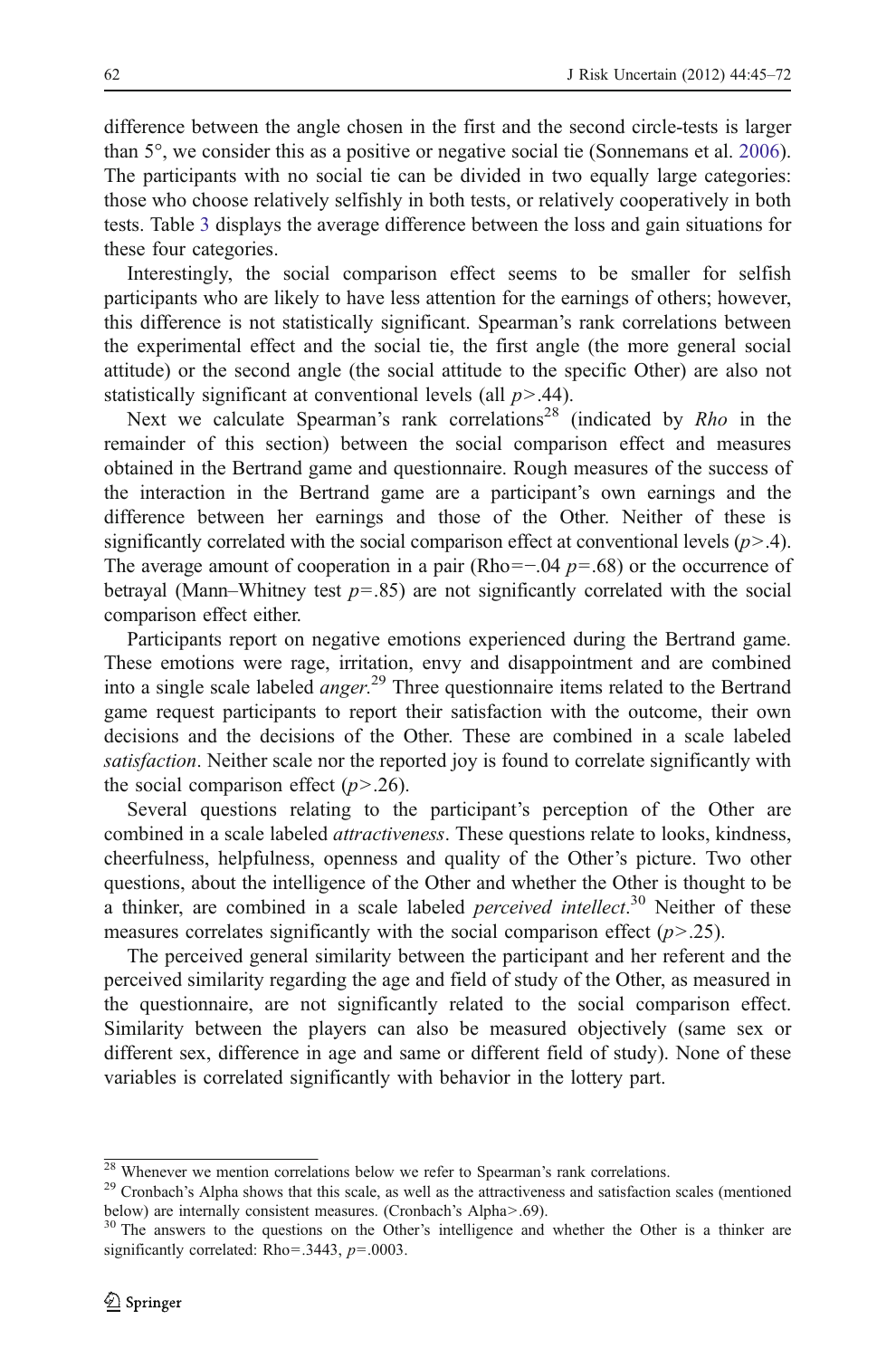<span id="page-19-0"></span>Table 3 The size of the experimental effect for different social ties

|                                 | sale choices in 10ss shuations<br>minus safe choice in gain situations |               |  |
|---------------------------------|------------------------------------------------------------------------|---------------|--|
| Positive social tie             | 0.61                                                                   | 33 $(26.2\%)$ |  |
| Negative social tie             | 0.60                                                                   | $20(15.9\%)$  |  |
| No tie, angle $\leq 17.5^\circ$ | 0.46                                                                   | $37(29.4\%)$  |  |
| No tie, angle $>17.5^\circ$     | 0.94                                                                   | 36 $(28.6\%)$ |  |
| Total                           | 0.66                                                                   | 126           |  |

Safe choices in loss situations

- Result 3: No relationship is found between the size of the effect of the social reference point and
	- a. Social attitude or social ties as measured by the circle-tests
	- b. Experiences or experienced emotions in the Bertrand game
	- c. Perceived characteristics of the Other
	- d. Similarity, either perceived or objective.

#### 4.3 Additional analyses

As none of our measures of the experience in the Bertrand game and the beliefs about and attitudes towards the Other are found to correlate with behaviour in the lottery part, it seems legitimate to question whether this is due to the reliability or relevance of these measures. We will therefore take a closer look at the relations between these measures.

As expected, the experiences in the Bertrand game are found to influence a participant's social tie. The social tie is positively correlated with the differences in the earnings of matched participants in the Bertrand game (Rho=.21,  $p=0.017$ ). This effect is mainly caused by participants who earn less than their referent. The correlation between earnings in the Bertrand game and the social tie is found to be marginally significant (Rho=.17,  $p=0.063$ ). The mean social tie of participants who are betrayed in some period of the Bertrand game is significantly smaller than the social tie of non-betrayed participants  $(-3.19<+3.28$ , Mann–Whitney test  $p=.02$ ).

The anger and satisfaction scales, based on the reported emotions experienced during the Bertrand game, are found to be significantly correlated with earnings in the Bertrand game, as is the reported joy experienced during the Bertrand game<sup>31</sup> (Rho is–.61, .67 and .51 respectively, all  $p$ <.001).<sup>32</sup> Anger is negatively related with the social tie (Rho=−.32,  $p$ <.001).

Greater perceived attractiveness and perceived similarity are positively and significantly correlated to the social tie. (Rho is .27 ( $p=0.008$ ) and .24 ( $p=.01$ ) respectively). Perceived intellect is not significantly correlated with the social tie. The Other is reported as both less attractive and less similar if the respondent experienced betrayal. (Mann–Whitney test  $p = 0.011$  and  $p = 0.062$  respectively.)

We conclude that the social tie is related to the experiences in the Bertrand game and the perception of the referent in expected ways; the failure to find a relation

N

 $31$  Besides these emotions experienced, surprise was reported. This more ambiguous emotion is not found to be correlated significantly with experiences in the Bertrand game.

<sup>&</sup>lt;sup>32</sup> A higher score on all three scales signifies a stronger experience of the emotion.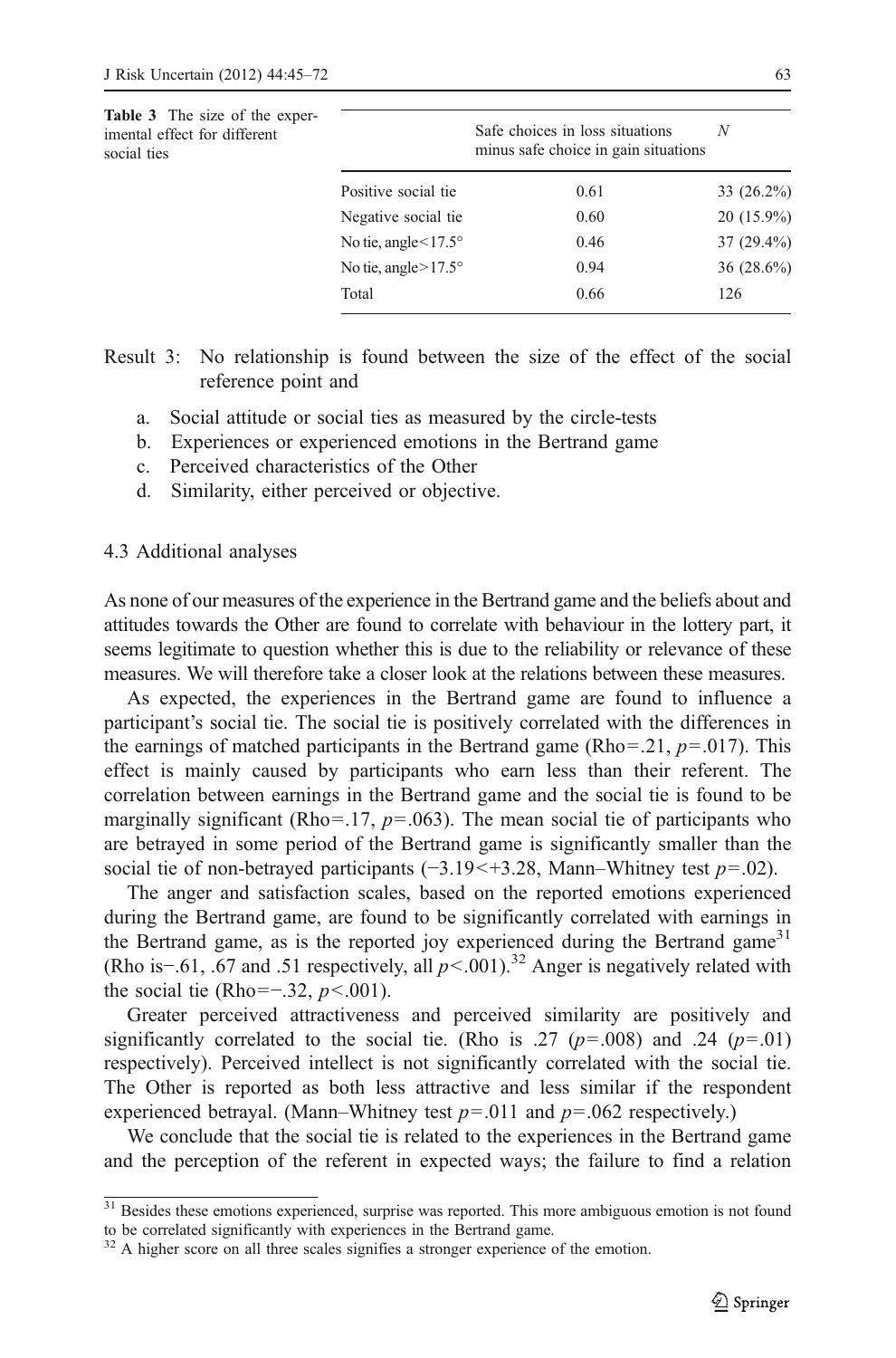<span id="page-20-0"></span>between the social tie and the social comparison effect cannot result from an ineffective measurement of the social tie.<sup>33</sup>

Finally, in the questionnaire we also asked about the goals of participants in the lottery part. A competitive goal ("I found it important to earn more than the Other") is negatively correlated with the attractiveness of the Other (Rho=−.31,  $p = .002$ ) and correlates weakly with the social comparison effect (Rho=.16,  $p=0.08$ ). We find a somewhat stronger social comparison effect for participants who reported paying more attention to the amount of the Other (Rho=.169,  $p=0.060$ ).

## 5 Conclusion

Real life risky decisions are hardly ever made in social isolation: professional traders observe their colleagues, investors their neighbors, and athletes their competitors. The effect of social comparison on decisions has received ample attention in social preferences theories and experiments, but the social context is remarkably ignored in the field of decision making under risk. Our lottery choice task considers the simplest possible situation where both risky choices and social comparison are present; choosing between two lotteries while comparing one's own payoffs to the fixed payoff of one social referent, the Other. $34$  We find that participants are more risk averse when they can earn at most as much as the Other (loss situation) than when they are ensured they will earn at least as much as the social referent (gain situation).

It is well established that a non-social reference point (like present wealth) leads typically to risk seeking in the loss situation and risk aversion in the gain situation (the reflection effect), as predicted by prospect theory. Our results with a social reference point are the opposite of this prediction. We find that social comparison influences decision making under risk but that this effect cannot be explained by straightforward extensions of theories on decision making under risk to social situations.

The finding that this social reference point influences the behavior in another direction than the standard reference point is intriguing. It is, however, less surprising given the results of other recent studies which also find unexpected results in situations that include both social comparison and risk. Bault et al. [\(2008](#page-27-0)) show that while losses loom larger in individual decision making tasks, gains loom larger than losses in the social situation they study. Brennan et al. [\(2008](#page-27-0)) show that people aren't willing to pay to reduce others' risk despite their social preferences over expected outcomes. More directly related is the finding by Vendrik and Woltjer [\(2007](#page-28-0)) on the effect of social comparison on the utility function. These authors establish that both below and above the social reference point utility functions are concave, while other reference points lead to a convex utility function for losses. As the utility function is also steeper for losses, this implies fewer risk seeking choices in the loss domain, which provides a possible explanation for our findings.

<sup>&</sup>lt;sup>33</sup> The possibility remains that we fail to find an effect because the effect of the social tie on the social comparison effect is present but noisy and/or not very strong, or that either the induced social ties or the social comparison effect itself is not strong enough to find the presence of this effect.

<sup>&</sup>lt;sup>34</sup> The manipulations used to make the Other relevant, the Bertrand game and the picture, make the situation somewhat more particular. However, given that we find that different pairs have very different social ties and that social ties do not correlate with the social comparison effect, we believe that the observed effect is quite general and not related to these specific manipulations.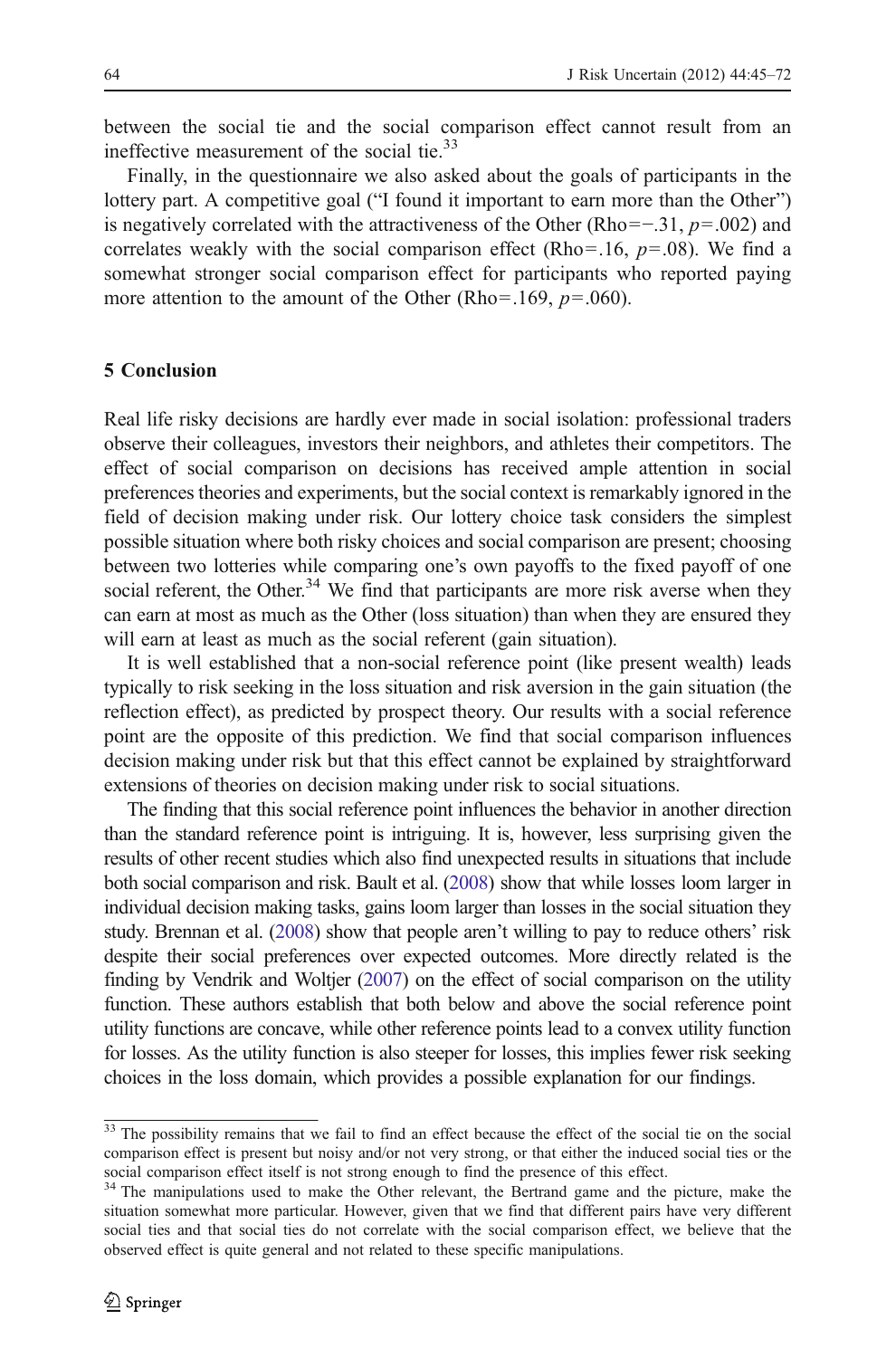<span id="page-21-0"></span>Although this provides a possible explanation for our result, it is certainly early days to be definite about behavior in situations with risk and social comparison as the number of studies in this emerging field is very limited. However, our findings, together with research mentioned above, show the importance of studying such situations. It also shows that models will have to make great strides to incorporate the observed behavior.

Open Access This article is distributed under the terms of the Creative Commons Attribution Noncommercial License which permits any noncommercial use, distribution, and reproduction in any medium, provided the original author(s) and source are credited.

#### Appendix A: The Lottery Pairs

Table 4 List of the lottery pairs used in the experiment. Column two indicates the category of the lottery pair: l(oss), g(ain) or n(eutral). The choice situations were presented in a random order

|                |              | Prob. A $(\% )$ | Option 1    |              |             | Option 2     |             |              |             |              |
|----------------|--------------|-----------------|-------------|--------------|-------------|--------------|-------------|--------------|-------------|--------------|
|                |              |                 | Outcome A   |              | Outcome B   |              | Outcome A   |              | Outcome B   |              |
|                |              |                 | <b>SELF</b> | <b>OTHER</b> | <b>SELF</b> | <b>OTHER</b> | <b>SELF</b> | <b>OTHER</b> | <b>SELF</b> | <b>OTHER</b> |
| $\mathbf{1}$   | $\mathbf{1}$ | 67              | 22.40       | 22.40        | 4.70        | 22.40        | 19.30       | 22.40        | 11.20       | 22.40        |
| $\overline{c}$ | g            | 67              | 22.40       | 4.70         | 4.70        | 4.70         | 19.30       | 4.70         | 11.20       | 4.70         |
| 3              | $\mathbf n$  | 67              | 22.40       | 22.40        | 4.70        | 4.70         | 19.30       | 19.30        | 11.20       | 11.20        |
| $\overline{4}$ | 1            | 67              | 22.40       | 22.40        | 4.70        | 22.40        | 19.10       | 22.40        | 11.20       | 22.40        |
| 5              | g            | 67              | 22.40       | 4.70         | 4.70        | 4.70         | 19.10       | 4.70         | 11.20       | 4.70         |
| 6              | $\mathbf n$  | 67              | 22.40       | 22.40        | 4.70        | 4.70         | 19.10       | 19.10        | 11.20       | 11.20        |
| 7              | 1            | 56              | 19.40       | 19.40        | 6.30        | 19.40        | 16.30       | 19.40        | 10.40       | 19.40        |
| 8              | g            | 56              | 19.40       | 6.30         | 6.30        | 6.30         | 16.30       | 6.30         | 10.40       | 6.30         |
| 9              | $\mathbf n$  | 56              | 19.40       | 19.40        | 6.30        | 6.30         | 16.30       | 16.30        | 10.40       | 10.40        |
| 10             | 1            | 56              | 19.40       | 19.40        | 6.30        | 19.40        | 16.20       | 19.40        | 10.20       | 19.40        |
| 11             | g            | 56              | 19.40       | 6.30         | 6.30        | 6.30         | 16.20       | 6.30         | 10.20       | 6.30         |
| 12             | $\mathbf n$  | 56              | 19.40       | 19.40        | 6.30        | 6.30         | 16.20       | 16.20        | 10.20       | 10.20        |
| 13             | 1            | 67              | 11.40       | 20.80        | 14.70       | 20.80        | 8.30        | 20.80        | 20.80       | 20.80        |
| 14             | g            | 67              | 11.40       | 8.30         | 14.70       | 8.30         | 8.30        | 8.30         | 20.80       | 8.30         |
| 15             | $\mathbf n$  | 67              | 11.40       | 11.40        | 14.70       | 14.70        | 8.30        | 8.30         | 20.80       | 20.80        |
| 16             | 1            | 67              | 11.30       | 20.80        | 14.50       | 20.80        | 8.30        | 20.80        | 20.80       | 20.80        |
| 17             | g            | 67              | 11.30       | 8.30         | 14.50       | 8.30         | 8.30        | 8.30         | 20.80       | 8.30         |
| 18             | $\mathbf n$  | 67              | 11.30       | 11.30        | 14.50       | 14.50        | 8.30        | 8.30         | 20.80       | 20.80        |
| 19             | 1            | 67              | 21.10       | 21.10        | 8.90        | 21.10        | 16.20       | 21.10        | 19.10       | 21.10        |
| 20             | g            | 67              | 21.10       | 8.90         | 8.90        | 8.90         | 16.20       | 8.90         | 19.10       | 8.90         |
| 21             | $\mathsf{n}$ | 67              | 21.10       | 21.10        | 8.90        | 8.90         | 16.20       | 16.20        | 19.10       | 19.10        |
| 22             | 1            | 67              | 21.10       | 21.10        | 8.90        | 21.10        | 16.10       | 21.10        | 18.80       | 21.10        |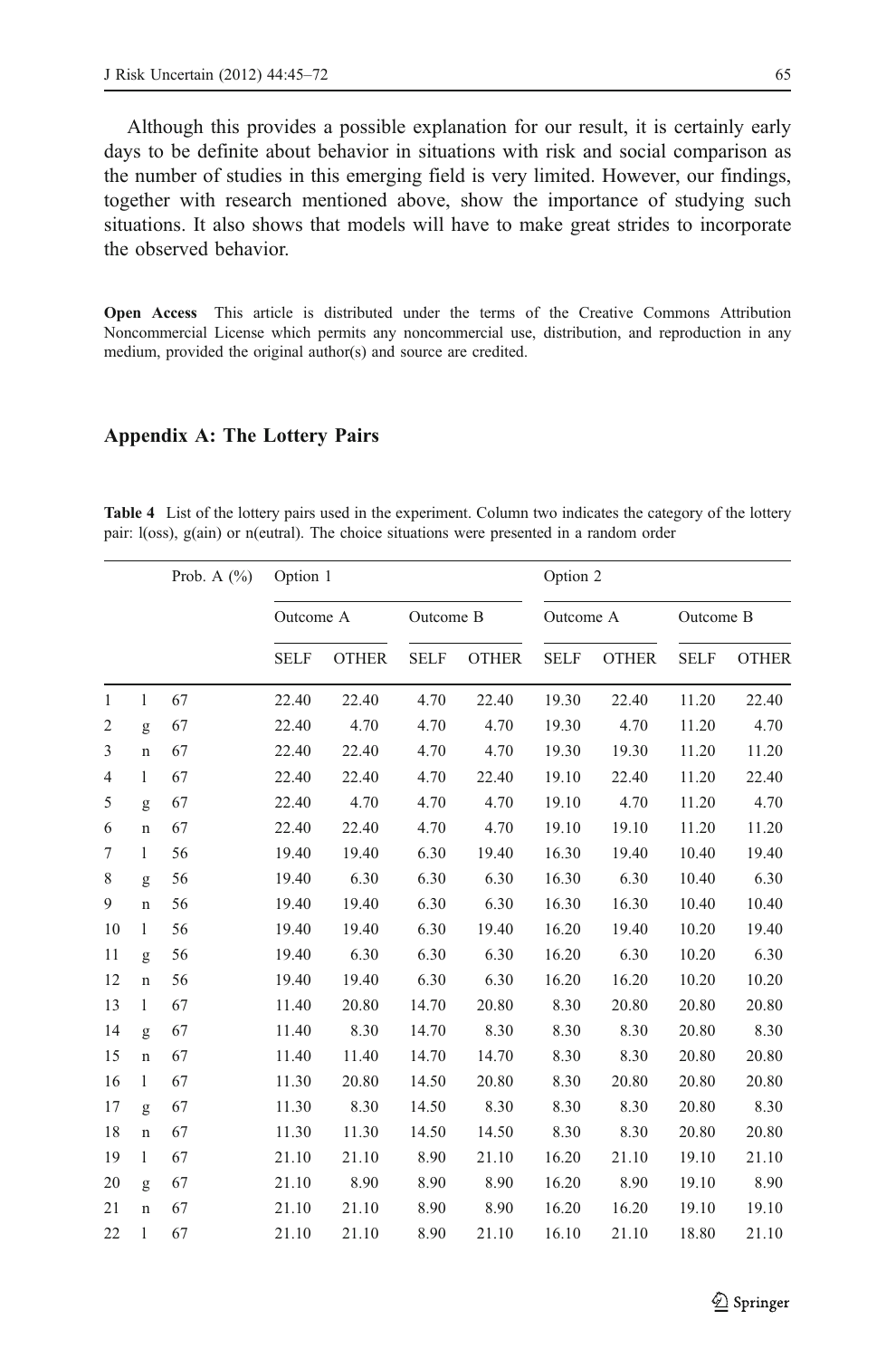|    |             | Prob. A $(\% )$ | Option 1    |              |             | Option 2     |             |              |             |              |
|----|-------------|-----------------|-------------|--------------|-------------|--------------|-------------|--------------|-------------|--------------|
|    |             |                 | Outcome A   |              | Outcome B   |              | Outcome A   |              | Outcome B   |              |
|    |             |                 | <b>SELF</b> | <b>OTHER</b> | <b>SELF</b> | <b>OTHER</b> | <b>SELF</b> | <b>OTHER</b> | <b>SELF</b> | <b>OTHER</b> |
| 23 | g           | 67              | 21.10       | 8.90         | 8.90        | 8.90         | 16.10       | 8.90         | 18.80       | 8.90         |
| 24 | $\mathbf n$ | 67              | 21.10       | 21.10        | 8.90        | 8.90         | 16.10       | 16.10        | 18.80       | 18.80        |
| 25 | 1           | 56              | 6.90        | 18.40        | 14.40       | 18.40        | 3.60        | 18.40        | 18.40       | 18.40        |
| 26 | g           | 56              | 6.90        | 3.60         | 14.40       | 3.60         | 3.60        | 3.60         | 18.40       | 3.60         |
| 27 | $\mathbf n$ | 56              | 6.90        | 6.90         | 14.40       | 14.40        | 3.60        | 3.60         | 18.40       | 18.40        |
| 28 | 1           | 56              | 6.70        | 18.40        | 14.30       | 18.40        | 3.60        | 18.40        | 18.40       | 18.40        |
| 29 | g           | 56              | 6.70        | 3.60         | 14.30       | 3.60         | 3.60        | 3.60         | 18.40       | 3.60         |
| 30 | $\mathbf n$ | 56              | 6.70        | 6.70         | 14.30       | 14.30        | 3.60        | 3.60         | 18.40       | 18.40        |
| 31 |             | 67              | 21.70       | 10.90        | 21.70       | 15.80        | 21.70       | 7.90         | 21.70       | 21.70        |
| 32 |             | 67              | 7.90        | 10.90        | 7.90        | 15.80        | 7.90        | 7.90         | 7.90        | 21.70        |
| 33 |             | 67              | 21.70       | 10.70        | 21.70       | 15.80        | 21.70       | 7.90         | 21.70       | 21.70        |
| 34 |             | 67              | 7.90        | 10.70        | 7.90        | 15.80        | 7.90        | 7.90         | 7.90        | 21.70        |
| 35 |             | 56              | 23.80       | 22.40        | 23.80       | 9.70         | 23.80       | 19.60        | 23.80       | 13.40        |
| 36 |             | 56              | 9.70        | 22.40        | 9.70        | 9.70         | 9.70        | 19.60        | 9.70        | 13.40        |
| 37 |             | 56              | 23.80       | 22.40        | 23.80       | 9.70         | 23.80       | 19.40        | 23.80       | 13.40        |
| 38 |             | 56              | 9.70        | 22.40        | 9.70        | 9.70         | 9.70        | 19.40        | 9.70        | 13.40        |
| 39 |             | 50              | 6.90        | 11.40        | 22.50       | 18.10        | 11.40       | 6.90         | 18.10       | 22.50        |
| 40 |             | 50              | 6.90        | 11.20        | 22.50       | 18.10        | 11.20       | 6.90         | 18.10       | 22.50        |
| 41 |             | 67              | 14.20       | 18.20        | 14.20       | 18.20        | 12.20       | 18.20        | 18.20       | 18.20        |
| 42 |             | 67              | 14.20       | 12.20        | 14.20       | 12.20        | 12.20       | 12.20        | 18.20       | 12.20        |

#### <span id="page-22-0"></span>Table 4 (continued)

## Appendix B: Translation of the Instructions

(original Dutch instruction available upon request)

## General Instructions

This experiment consists of 4 parts. You will receive instructions on each part prior to the start of the part concerned.

If you have any questions during the experiment, raise your hand.

The OTHER

During each part you will be coupled with another person in this room who we will call the OTHER. In parts 2, 3 and 4 this is always the same person. The person to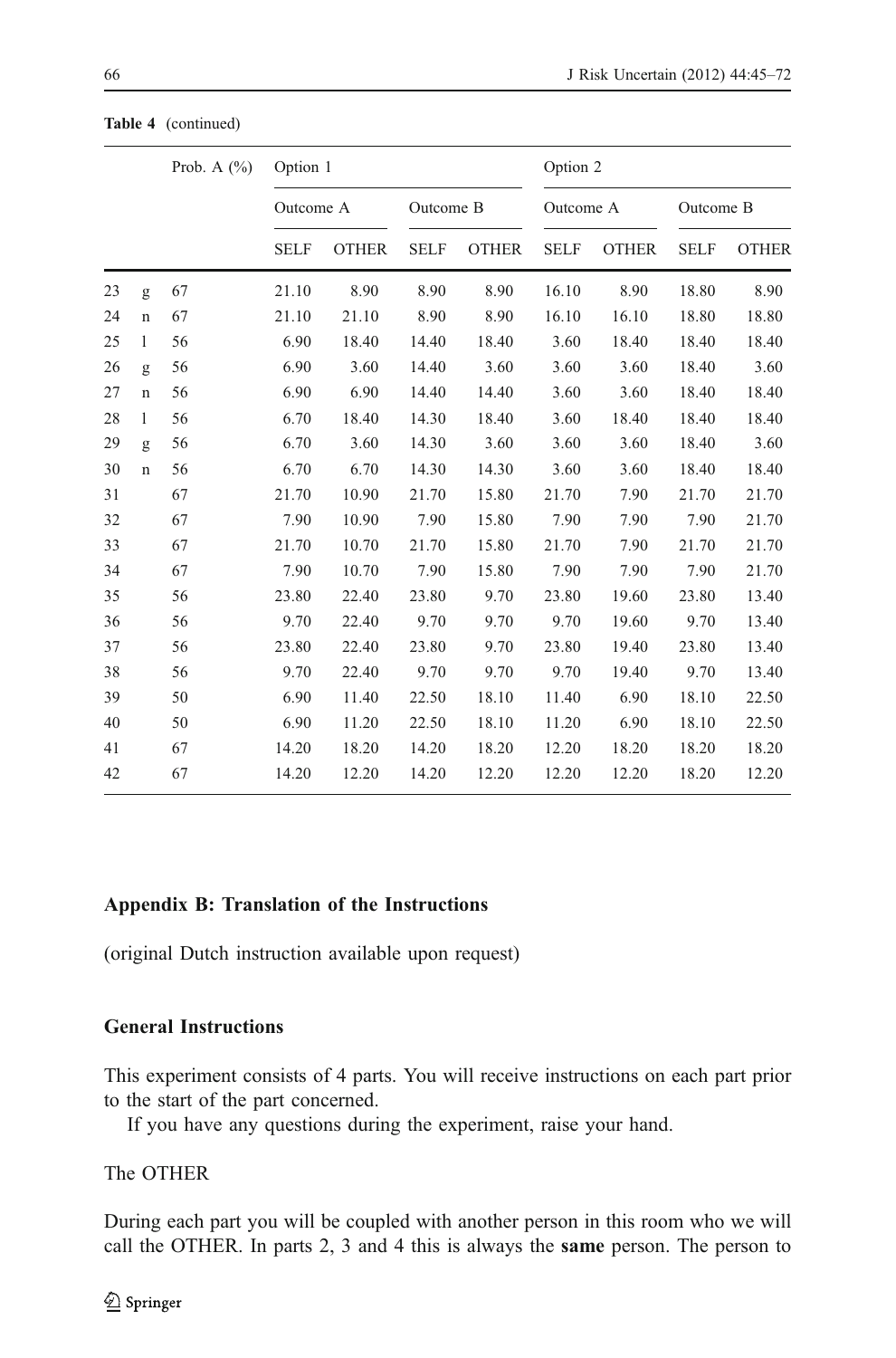whom you are coupled in part 1 is a **different** person than the person you are coupled with in parts 2, 3 and 4.

## Photo

Before the start of the experiment we made a photograph of all participants. After part 2 (and not before) you get to see a photo of the person you are coupled with in parts 2, 3 and 4.

When you get to see a photo of the OTHER he or she will also get to see a photo of you. When you are not yet seeing a picture of the OTHER, the OTHER will not see a photo of you either.

#### Payout

During this experiment you can make money. The earnings of only 1 of the 4 parts will be paid out. Which part this will be is determined after the end of the last part. With 10% chance this will be part 1, with 30% chance this will be part 2, with 10% chance this will be part 3 and with 50% chance this will be part 4. How much you earn in a specific part depends on the choices made by you and/or the OTHER. Besides their earnings in the experiment everyone will receive  $\epsilon 10,$ .

[Control questions: the participant had to answer questions concerning the matching process, the payout probabilities and the point in the experiment where photos would be displayed.]

#### Instructions for part 1

## Choice

In this part you have to choose between combinations of earnings for yourself and the OTHER. All possible combinations are represented on a circle like the one shown above. Later you can click on any point on the circle. Which point you choose determines how much money you and the OTHER earn. You cannot click on the circle yet.

#### Earnings

The axes in the circle represent how much money you and the OTHER earn when you choose a certain point on the circle. The horizontal axis shows how much you earn: the more to the right, the more you will earn. The vertical axis shows how much the OTHER will earn: the more to the top, the more the OTHER earns. The distribution can also mean negative earnings for you and/or the OTHER. Points on the circle left of the middle mean negative earnings for you, points below the middle mean negative earnings for the OTHER. When you click on a point on the circle the corresponding combination of earnings, in cents, will be displayed in the table to the right of the circle. You can try different points by clicking on the circle using your mouse. Your choice will only become definite when you click on the "send" button.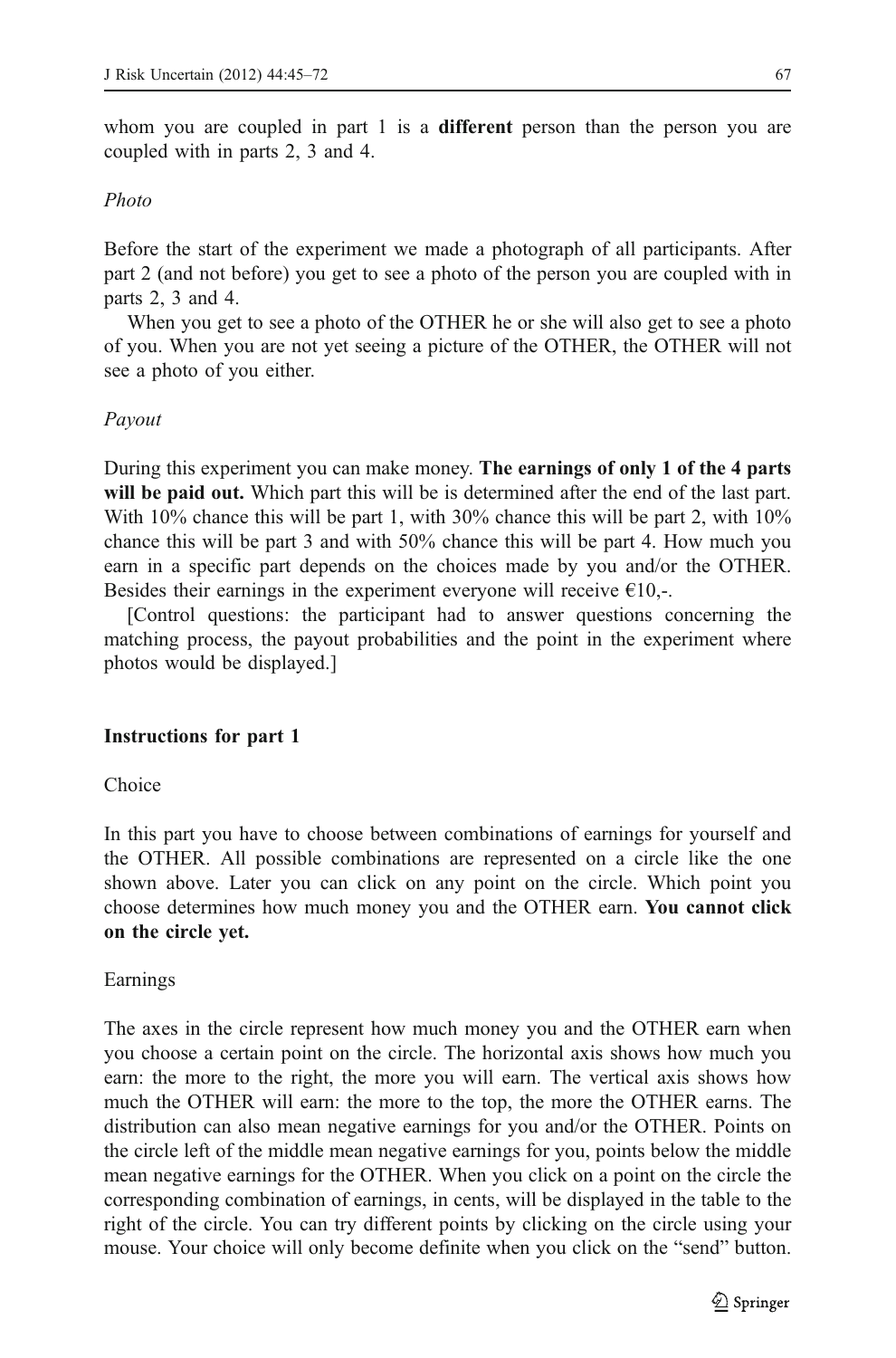The OTHER is presented with the same choice situation. Your total earnings in this part consist of the amount allotted by you to yourself and the amount allotted to you by the OTHER by his or her choice.

## Payout

The OTHER's chosen combination is only made public if this part is paid out (this happens with a chance of 10%, see the general instructions on the paper on the table).

After this part you will be coupled to a different participant for parts 2, 3 and 4. (See the general instructions on paper.)

[Control questions: the participant had to choose some specified distributions on the circle.]

## Instructions for part 2

## The OTHER

You are now coupled to a different person than in part 1. From now on you will be coupled to this person.

## Decisions

This part consists of 10 rounds. Every round both you and the OTHER make a decision. This decision consists of choosing a percentage, at least 0 and at most 100. This percentage should be a whole number. The percentages chosen by you and the OTHER determine what you and the OTHER earn in a round.

## Earnings

The earnings in each round are determined in the following way:

- If you and the OTHER choose the same percentage you both get half of  $\epsilon$ 5,multiplied by the percentage chosen by you.
- & If the chosen percentages are different the one who chose the lowest percentage will get  $\epsilon$ 5,- multiplied by that percentage. The person who chose the highest percentage will get nothing in that case.

Total earnings in this part are equal to the earnings over all 10 rounds added together.

## Payout

This part is paid out with 30% chance; see the general instructions on the paper on the table.

[Control questions: participants had to calculate earnings of themselves and the OTHER resulting from specified percentages chosen by themselves and the OTHER]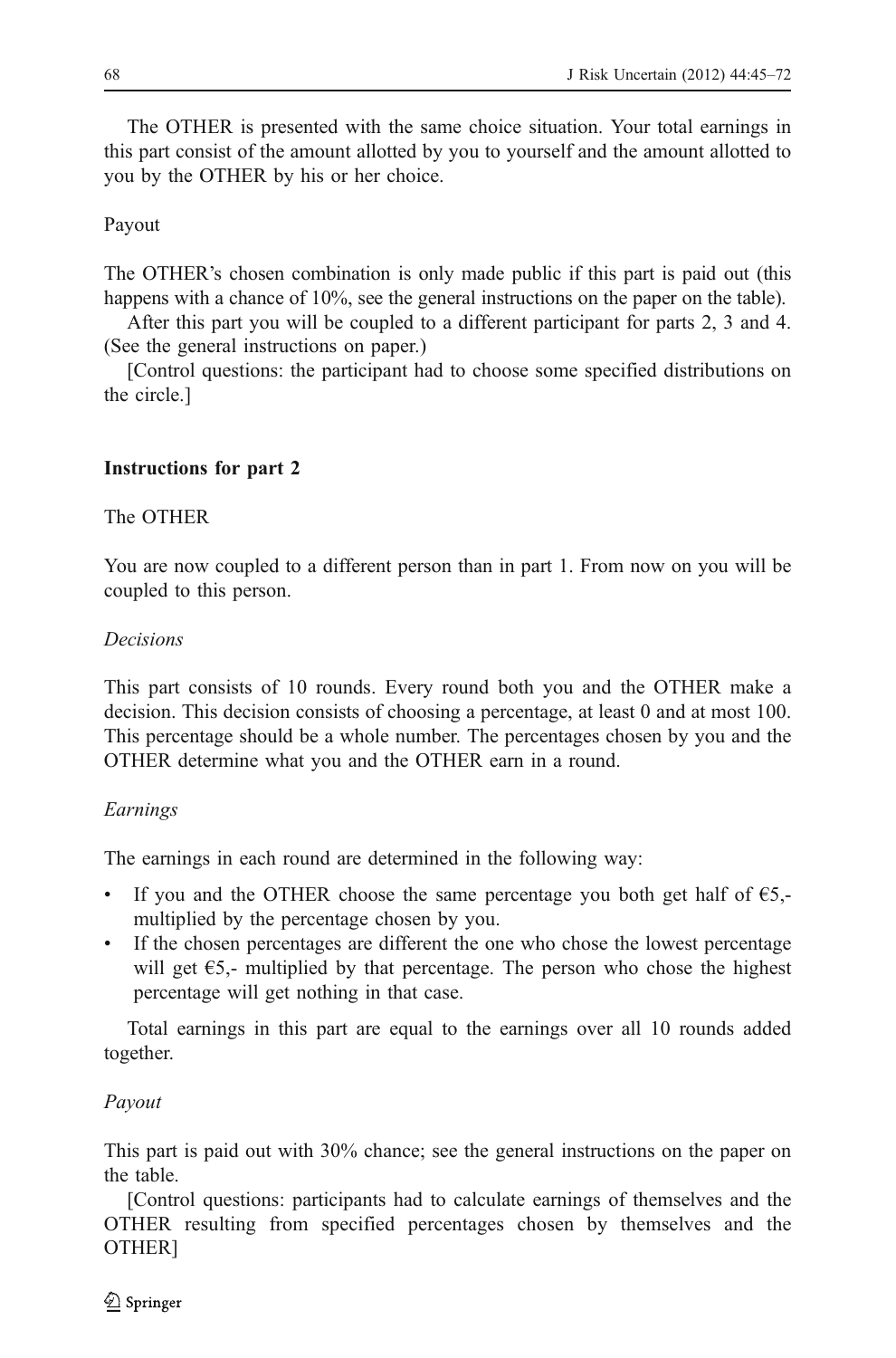This part is the same as part 1 except that you are coupled to a different person, the person you were matched with in the previous part. So you again have to choose between combinations of earnings for yourself and an OTHER. The other is now the person you were coupled with in part 2.

## Choice

In this part you have to choose between combinations of earnings for yourself and the OTHER. All possible combinations are represented on a circle like the one shown above. Later you can click on any point on the circle. Which point you choose determines how much money you and the OTHER earn. You cannot click on the circle yet.

## Earnings

The axes in the circle represent how much money you and the OTHER earn when you choose a certain point on the circle. The horizontal axis shows how much you earn: the more to the right, the more you will earn. The vertical axis shows how much the OTHER will earn: the more to the top, the more the OTHER earns. The distribution can also mean negative earnings for you and/or the OTHER. Points on the circle left of the middle mean negative earnings for you, points below the middle mean negative earnings for the OTHER. When you click on a point on the circle the corresponding combination of earnings, in cents, will be displayed in the table to the right of the circle. You can try different points by clicking on the circle using your mouse. Your choice will only become definite when you click on the "send" button.

The OTHER is presented with the same choice situation. Your total earnings in this part consist of the amount allotted by you to yourself and the amount allotted to you by the OTHER by his or her choice.

## Payout

The OTHER's chosen combination is only made public if this part is paid out (this happens with a chance of 10%, see the general instructions on the paper on the table).

[Control questions: participants had to select a specified payoff combination and answer questions concerning payout probabilities and the matching process.]

## Instructions for part 4

## Choices

In this part you have to choose between 2 different lotteries on every screen. In total you will be presented with such a choice situation 42 times.

The lotteries in this part determine both your earnings and those of the OTHER. Below you can see an example of a screen like the screens you will get to see later.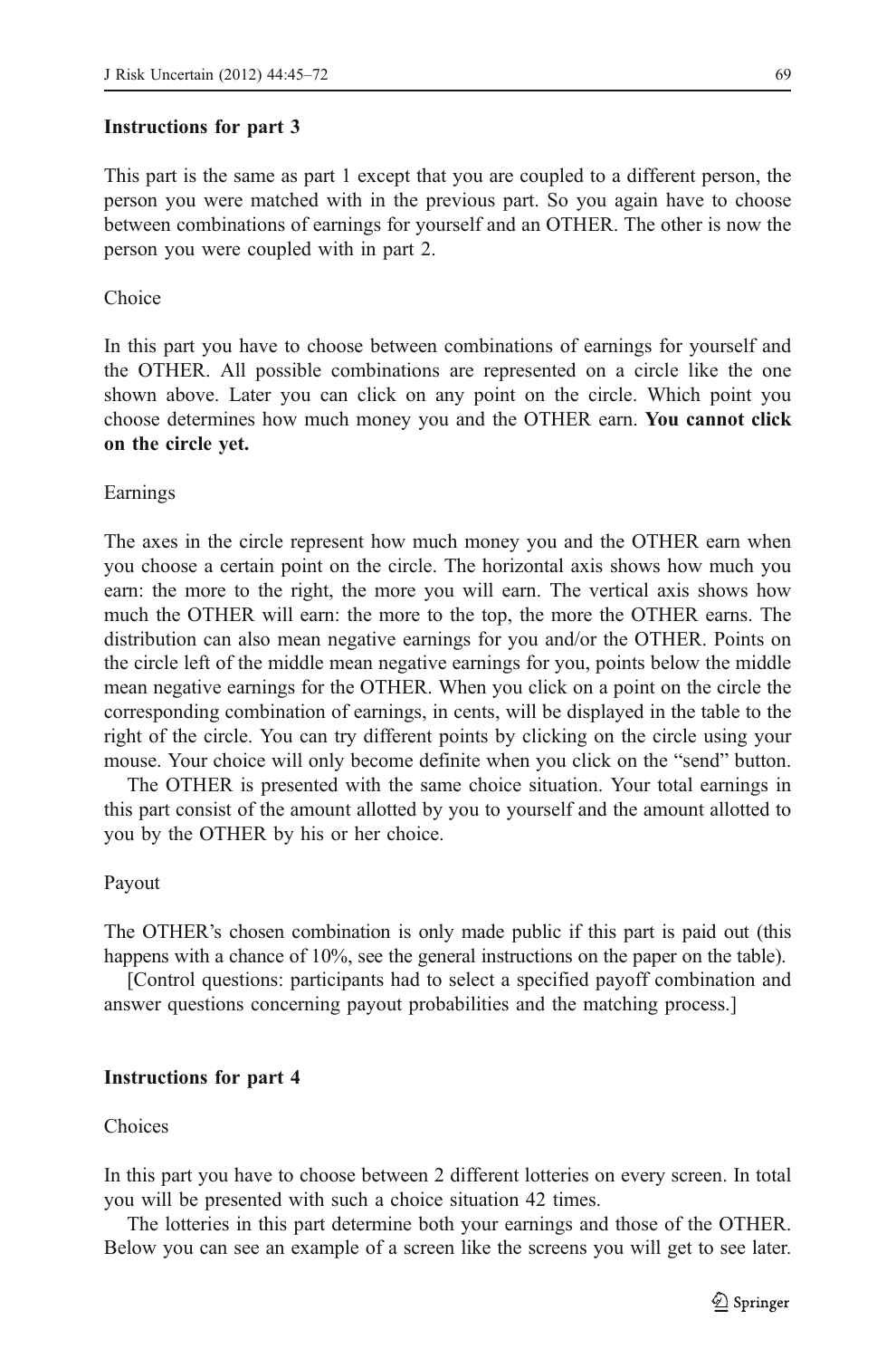On the screen you can see two lotteries between which you can choose. One to the left of the line in the middle of the screen, the other to the right. The blue bar represents how much you will earn in the outcome concerned. The red bar how much the OTHER will earn. The amounts are also written below the bars. The chance of a certain outcome is represented by the circle below the bars. The dark colored part of the circle represents the chance of the outcome concerned. Below the circle the chance in percentages is written.

## Choice situations

The choice situation below is only an example. You will not be asked to choose between the lotteries you see here.

In this example the earnings of the OTHER are equal, independent of your choice or the outcome. This may be the case in the choice situations you will be presented with later, but it will not be the case in all choice situations.



## Earnings

If this part is selected to be paid out, it is first determined whether one of yours or one of the OTHER's choice situations will be detrimental. Therefore there is just as much chance that it will be one of your choice situations as that it will be one of the choice situations of the OTHER. Then it will be determined which of the 42 choice situations of the selected person will be looked at. Each choice situation has an equal chance of being selected. The selected choice situation will then be looked at to determine which of the two lotteries was chosen by the selected person (you or the OTHER). This lottery is then played out and determines the total earnings of both you and the OTHER.

## Payout

The chance that this part is paid out is 50% (see the general instructions on paper which are on your table).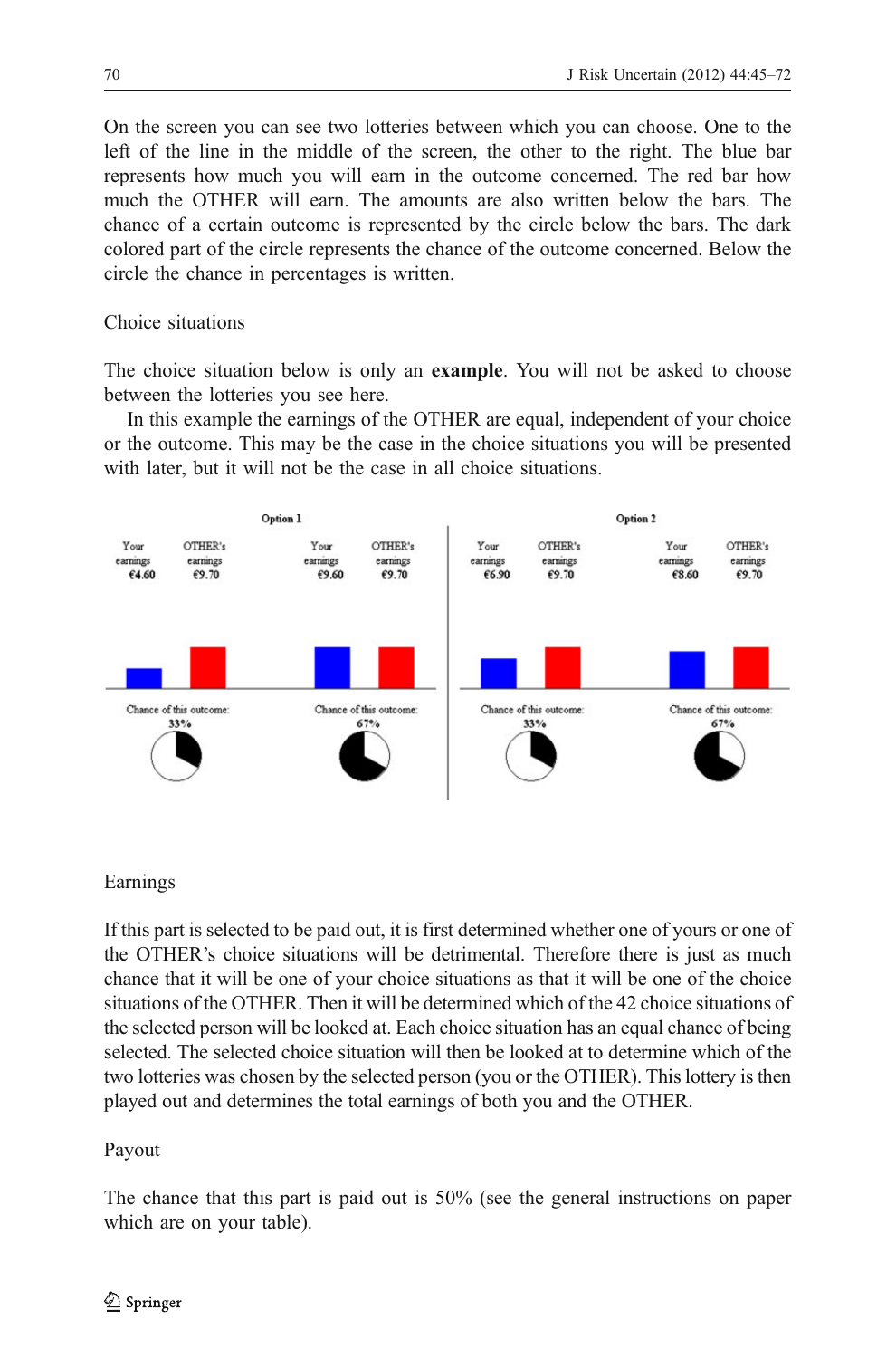<span id="page-27-0"></span>If one of the choice situations presented to you is selected the payoff to you and the OTHER is determined only by the lottery chosen by you in that choice situation. That means that when you make a choice you can assume that only that choice determines the total earnings of you and the OTHER.

[Control questions: participants had to answer questions regarding their understanding of the payout probabilities and presentation of the lotteries.]

## **References**

- Abdellaoui, M., Barrios, C., & Wakker, P. P. (2007). Reconciling introspective utility with revealed preference: Experimental arguments based on prospect theory. Journal of Econometrics, 138, 356– 378.
- Abdellaoui, M., Bleichrodt, H., & Paraschiv, C. (2007). Loss aversion under prospect theory: A parameterfree measurement. Management Science, 53, 1659–1674.
- Andreoni, J., & Petrie, R. (2004). Public goods experiments without confidentiality: A glimpse into fundraising. Journal of Public Economics, 88, 1605–1623.
- Bault, N., Coricelli, G., & Rustichini, A. (2008). Interdependent utilities: How social ranking affects choice behavior. PLoS One, 3, 1–10.
- Bohnet, I., & Frey, B. S. (1999). The sound of silence in prisoner's dilemma and dictator games. Journal of Economic Behavior and Organization, 38, 43–57.
- Bohnet, I., & Zeckhauser, R. (2004). Trust, risk and betrayal. Journal of Economic Behavior and Organization, 55, 467–484.
- Bolton, G. E., & Ockenfels, A. (2000). A theory of equity, reciprocity and competition. The American Economic Review, 100, 166–193.
- Brennan, G., Gonzàlez, L. G., Güth, W., & Vittoria Levati, M. (2008). Attitudes towards private and collective risk in individual and strategic choice situations. Journal of Economic Behavior and Organization, 67, 253–262.
- Buunk, B. P., & Mussweiler, T. (2001). New directions in social comparison research. European Journal of Social Psychology, 31, 467–475.
- Chateauneuf, A., & Wakker, P. P. (1999). An axiomatization of cumulative prospect theory for decision under risk. Journal of Risk and Uncertainty, 18, 137–145.
- Clark, A. E., Frijters, P., & Shields, M. A. (2008). Relative income, happiness, and utility: An explanation for the Easterlin paradox and other puzzles. Journal of Economic Literature, 46, 95–144.
- Diecidue, E., & Wakker, P. P. (2001). On the intuition of rank-dependent utility. Journal of Risk and Uncertainty, 23, 281–298.
- Dufwenberger, M., & Gneezy, U. (2000). Price competition and market concentration: An experimental study. International Journal of Industrial Organization, 18, 7–22.
- Fehr, E., & Schmidt, K. M. (1999). A theory of fairness, competition and cooperation. Quarterly Journal of Economics, 114, 817–868.
- Fehr, E., & Gächter, S. (2000). Cooperation and punishment in public goods experiments. The American Economic Review, 90, 980–994.
- Fehr, E., & Schmidt, K. M. (2006). The economics of fairness, reciprocity and altruism: Experimental evidence. In S. C. Kolm & J. M. Ythier (Eds.), Handbook of the economics of giving, altruism and reciprocity, 1. New York: North Holland.
- Festinger, L. (1954). A theory of social comparison processes. Human Relations, VII, 117–140.
- Fishburn, P. C., & Kochenberger, G. A. (1979). Two-piece Von Neumann-Morgenstern utility functions, Decision Sciences, 10, 503–518.
- Gneezy, U., & Potters, J. (1997). Experiment on risk taking and evaluating periods. Quarterly Journal of Economics, CXII, 631–646.
- Harbaugh, R., & Kornienko, T. (2000). Local status and prospect theory. Working Paper.
- Kahneman, D., & Tversky, A. (1979). Prospect theory: An analysis of decision under risk. Econometrica, 47, 263–291.
- Köszegi, B., & Rabin, M. (2006). A model of reference-dependent preferences. *Quarterly Journal of* Economics, 121, 1133–1165.